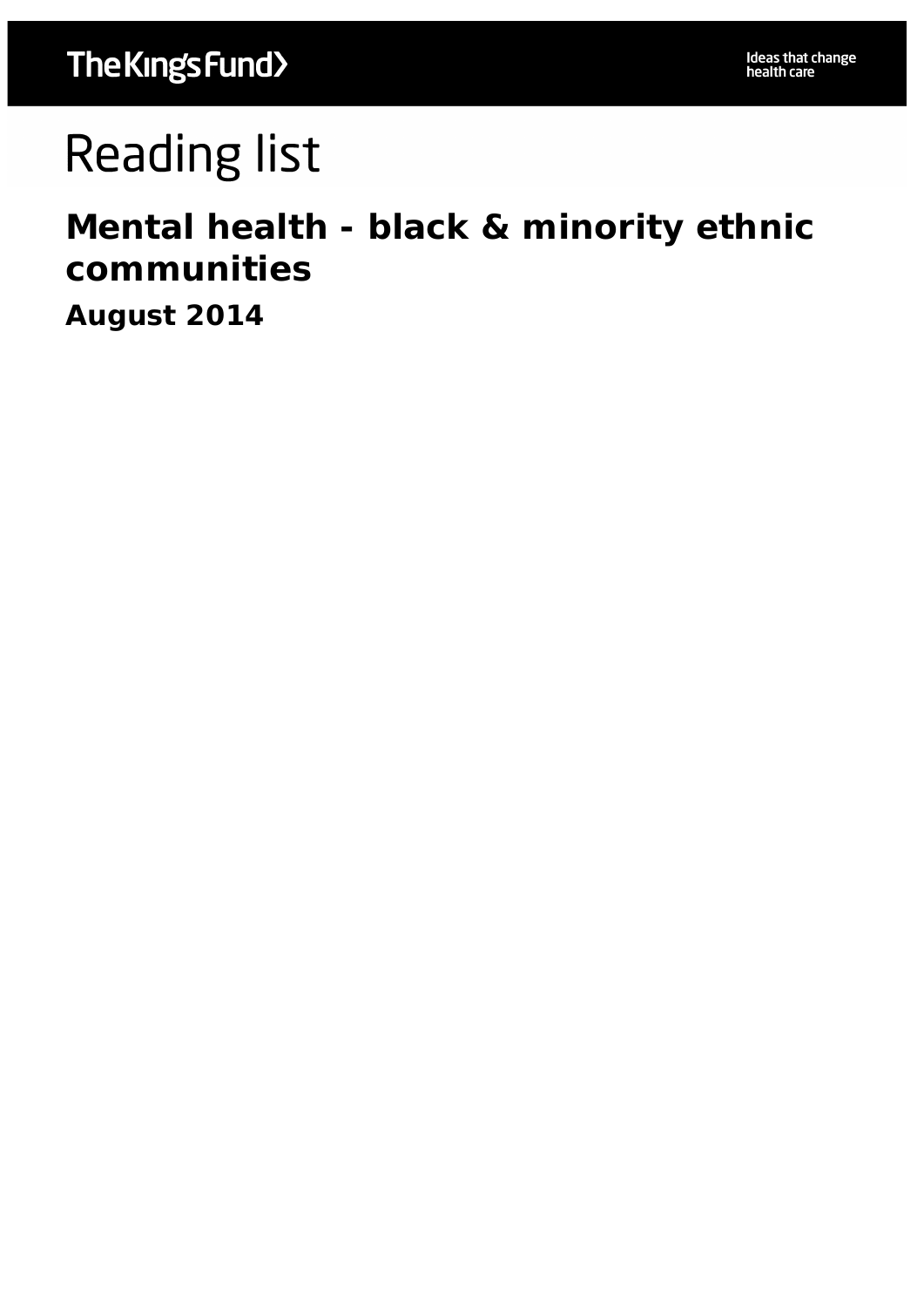# **Further copies**

For further copies of this reading list download from<http://www.kingsfund.org.uk/readinglists>

This reading list is produced by The King's Fund Information and Knowledge Services. The items on this list are selected only from items held by Information and Knowledge Services or are freely available on the Internet. It does not aim to be comprehensive, or to be a 'recommended reading list' – but to give an indication of the sorts of resources The King's Fund can make available on this topic.

# **About Information and Knowledge Services**

We run the only public reference library in the country specialising in health and social care resources, staffed by a team of information experts who provide tailored support to callers and visitors without appointment. Most of our services are free of charge, from searches of our database to reading lists on health and social care topics.

Information & Knowledge Services:

- handle some 6,000 enquiries a year from NHS and local government staff, researchers, students and the voluntary sector
- hold a database of over 110,000 bibliographic records, catalogued using an authoritative thesaurus of over 11,000 indexing terms
- contribute health policy and management content to NICE Evidence Search Go to: <http://www.evidence.nhs.uk/>

Our services include:

- free tailored literature searches of our own database
- **fice reading lists on our web pages at [www.kingsfund.org.uk/readinglists](http://www.kingsfund.org.uk/readinglists) on a wide range of** health and social care topics
- free sign-up to our regular policy and news alerts: [www.kingsfund.org.uk/alerts](http://www.kingsfund.org.uk/alerts)
- a number of Reading Rooms for each of The King's Fund's areas of work: <http://www.kingsfund.org.uk/library/reading-rooms>
- photocopies of journal articles (for a small fee).
- Internet access to our database from [http://www.kingsfund.org.uk/library.](http://www.kingsfund.org.uk/library)

# **Opening hours**

Mon- Fri: 9.30am–5.30pm

Contact details

Information Centre The King's Fund 11-13 Cavendish Square LONDON W1G 0AN

Tel: 020 7307 2568 Email: [library@kingsfund.org.uk](mailto:library@kingsfund.org.uk) Twitter: [https://twitter.com/kingsfund\\_lib](https://twitter.com/kingsfund_lib) Website:<http://www.kingsfund.org.uk/library>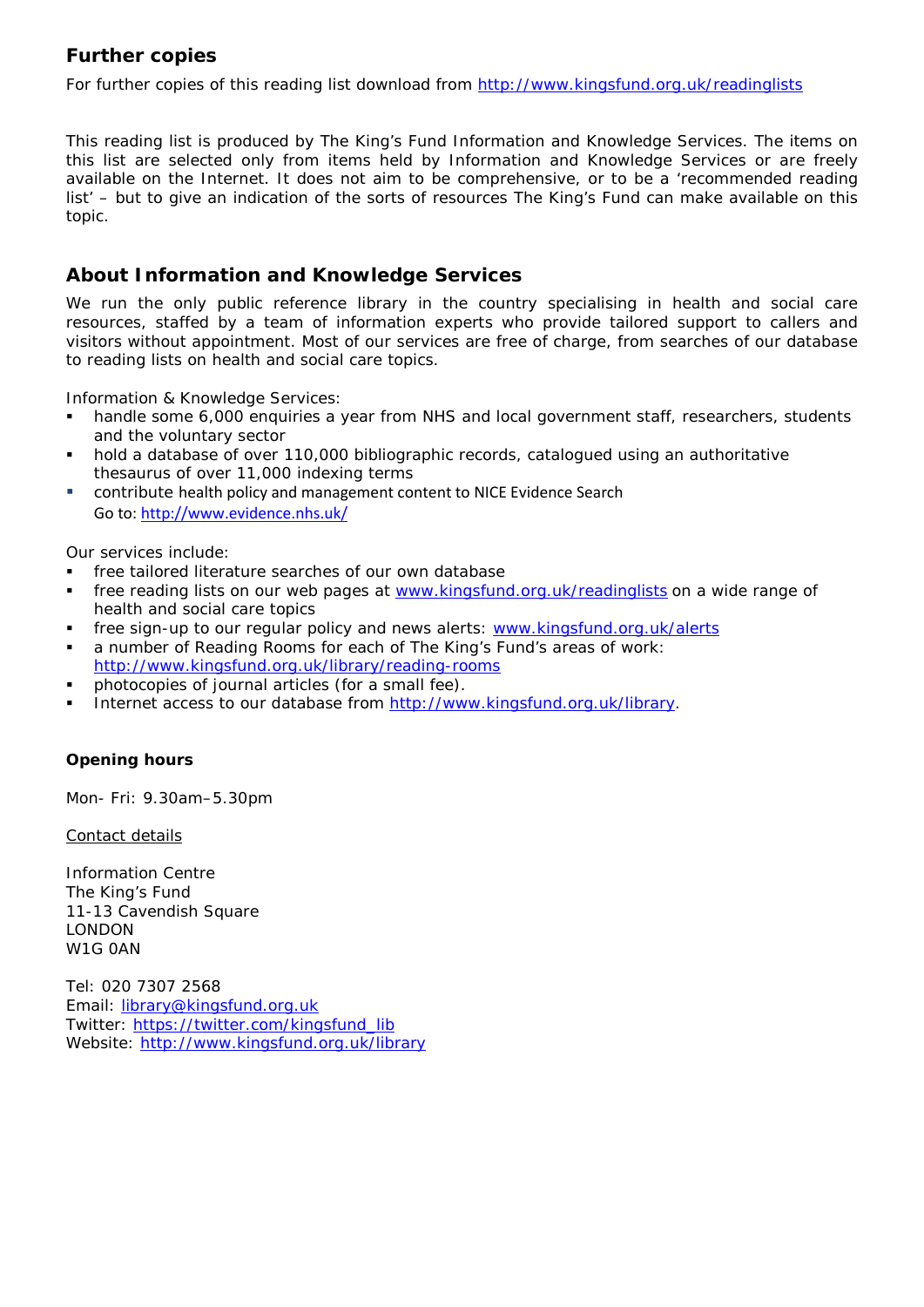# **BOOKS/REPORTS**

Care Quality Commission **Monitoring the Mental Health Act in 2012/13.**  Newcastle upon Tyne : CQC, 2014 *Web publication* This is CQC's fourth annual report on statutory monitoring of the use of the Mental Health Act (MHA). [http://www.cqc.org.uk/sites/default/files/documents/cqc\\_mentalhealth\\_2012\\_13\\_07\\_update.pdf](http://www.cqc.org.uk/sites/default/files/documents/cqc_mentalhealth_2012_13_07_update.pdf) Associated documentation: <http://www.cqc.org.uk/content/mental-health-act-annual-report-201213>

Fitzpatrick, Rob, et al. Confluence Partnerships **Ethnic inequalities in mental health : promoting lasting positive change : report of findings to LankellyChase Foundation, Mind, The Afiya Trust and Centre for Mental Health.**

London : [LankellyChase Foundation], 2014 *Web publication*

Confluence Partnerships spoke to a large sample of stakeholders including people with lived experience, international mental health specialists, senior clinicians, policy makers and those working in BME community organisations and agencies in the coercive end of the service spectrum. Overall Confluence confirmed the need for concerted action on the ethnic inequality that exists within mental health. Despite the concerted action of 'Delivering Race Equality', a five-year programme targeting black and minority ethnic (BME) mental health conducted between 2005 and 2010, three issues still remain: the continuing over-representation of black African and Caribbean men with mental health problems at the "hard end" of services; Black African and Caribbean people continuing to experience impoverished and harsher treatment from primary and secondary mental health services, low uptake of primary care therapeutic and psychological interventions, and high levels of dissatisfaction with services; and poor access to adequate mental health services across different BME communities. The analysis concluded with suggested principles that need to underpin the way forward: accountability, leadership, the need for creative discourse over time, a positive appreciation of assets and the need to drawing upon progressive models, movements and practice.

[http://www.lankellychase.org.uk/assets/0000/2661/EthnicInequalityMH\\_ConfluenceFullReport\\_Marc](http://www.lankellychase.org.uk/assets/0000/2661/EthnicInequalityMH_ConfluenceFullReport_March2014.pdf) [h2014.pdf](http://www.lankellychase.org.uk/assets/0000/2661/EthnicInequalityMH_ConfluenceFullReport_March2014.pdf)

Executive summary:

[http://www.lankellychase.org.uk/assets/0000/2660/EthnicInequalityMH\\_ConfluenceSummary\\_Marc](http://www.lankellychase.org.uk/assets/0000/2660/EthnicInequalityMH_ConfluenceSummary_March2014.pdf) [h2014.pdf](http://www.lankellychase.org.uk/assets/0000/2660/EthnicInequalityMH_ConfluenceSummary_March2014.pdf)

Associated documentation:

[http://www.lankellychase.org.uk/initiatives/ethnicity\\_and\\_mental\\_health/consultations](http://www.lankellychase.org.uk/initiatives/ethnicity_and_mental_health/consultations)

Faulkner, Alison National Survivor User Network (NSUN) **Ethnic inequalities in mental health : promoting lasting positive change : a consultation with black and minority ethnic mental health service users.** London : NSUN, 2014 *Web publication*

This report outlines the results of a consultation carried out by NSUN with black and minority ethnic mental health service users for Lankelly Chase. The aim was to inform the programme of work currently being developed by Lankelly Chase and its partners the Centre for Mental Health, the Afiya Trust and Mind, to promote lasting positive change in the field of ethnic inequalities and mental health. The core aim of this consultation was to explore the kinds of supports and services found to be most helpful to people from BME communities: services and supports that might enable people to access help when they need it and so avoid the distress of emergency or coercive routes into services.

[http://www.lankellychase.org.uk/assets/0000/2662/Ethnic\\_Inequalities\\_NSUN\\_MH\\_ServiceUsersCon](http://www.lankellychase.org.uk/assets/0000/2662/Ethnic_Inequalities_NSUN_MH_ServiceUsersConsultation_February_2014.pdf) [sultation\\_February\\_2014.pdf](http://www.lankellychase.org.uk/assets/0000/2662/Ethnic_Inequalities_NSUN_MH_ServiceUsersConsultation_February_2014.pdf)

Associated documentation:

[http://www.lankellychase.org.uk/initiatives/ethnicity\\_and\\_mental\\_health/consultations](http://www.lankellychase.org.uk/initiatives/ethnicity_and_mental_health/consultations)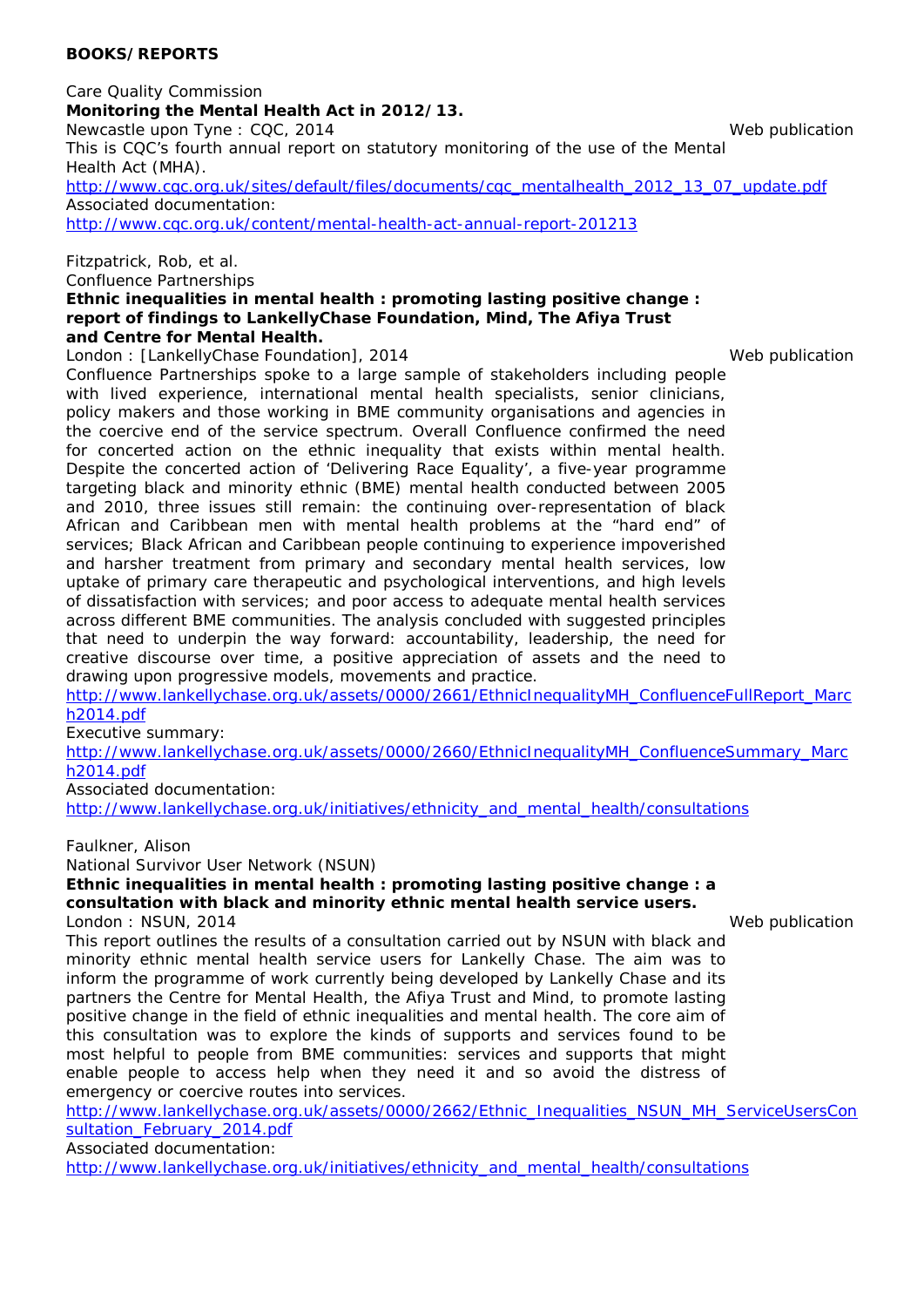# Great Britain. Department of Heatlh **Mental health crisis care concordat : improving outcomes for people experiencing mental health crisis.**

London : HM Government, 2014 *Web publication*

The document sets out the principles and good practice that should be followed by health staff, police officers and approved mental health professionals when working together to help people in a mental health crisis. It follows the refreshed Mandate for NHS England, which includes a new requirement for the NHS that "every community has plans to ensure no one in mental health crisis will be turned away from health services".

[https://www.gov.uk/government/uploads/system/uploads/attachment\\_data/file/281242/36353\\_Men](https://www.gov.uk/government/uploads/system/uploads/attachment_data/file/281242/36353_Mental_Health_Crisis_accessible.pdf) [tal\\_Health\\_Crisis\\_accessible.pdf](https://www.gov.uk/government/uploads/system/uploads/attachment_data/file/281242/36353_Mental_Health_Crisis_accessible.pdf)

Associated documentation:

<https://www.gov.uk/government/publications/mental-health-crisis-care-agreement>

Lavis, Paula

Race Equality Foundation

**The importance of promoting mental health in children and young people from black and minority ethnic (BME) communities.**

Better Health Briefing ; 33 (April 2014)

London : Race Equality Foundation, 2014 *Web publication*

This briefing looks at the policy framework for mental health service provision and provides examples of existing practice which promote mental health for BME children and young people. It also highlights the impact of poor or incomplete data on commissioning and provision of mental health services for BME children and young people. It looks at specific factors that put children and young people from BME communities at risk of developing mental health problems as well as protective factors that can help build resilience.

[http://better-health.org.uk/sites/default/files/briefings/downloads/Health%20Briefing%2033\(2\).pdf](http://better-health.org.uk/sites/default/files/briefings/downloads/Health%20Briefing%2033(2).pdf)

Centre for Mental Health

# **Black and minority ethnic (BME) communities, mental health and criminal justice.**

Bradley Commission Briefing ; 1

London : CMH, 2013 *Web publication*

This briefing argues that community groups are key to engaging BME groups that are disproportionately represented both in mental health care and in the criminal justice system. It discusses examples of some services making excellent progress in this area but argues that there is a lot of room for other services and commissioners to build on such examples of good practice.

[http://www.centreformentalhealth.org.uk/pdfs/Bradley\\_Commission\\_briefing1\\_BME.pdf](http://www.centreformentalhealth.org.uk/pdfs/Bradley_Commission_briefing1_BME.pdf)

ISBN: 9781846369940 Health and Social Care Information Centre. Community and Mental Health Team **Mental health bulletin : annual report from MHMDS returns : England, 2012/13.**

Leeds : Information Centre, 2013 *Web publication*

The figures presented within this annual report provide a comprehensive picture of people using adult specialist mental health services in 2012/13. The information presented uses the latest version of the Mental Health Minimum Data Set (v4) which underpins this annual report; this was introduced in April 2011/12, when there were some changes to the collection and processing methods. The report also uses the latest population figures from the Office for National Statistics 2011 census.

<http://www.hscic.gov.uk/catalogue/PUB12745/mhb-1213-ann-rep.pdf> Associated documentation<http://www.hscic.gov.uk/catalogue/PUB12745>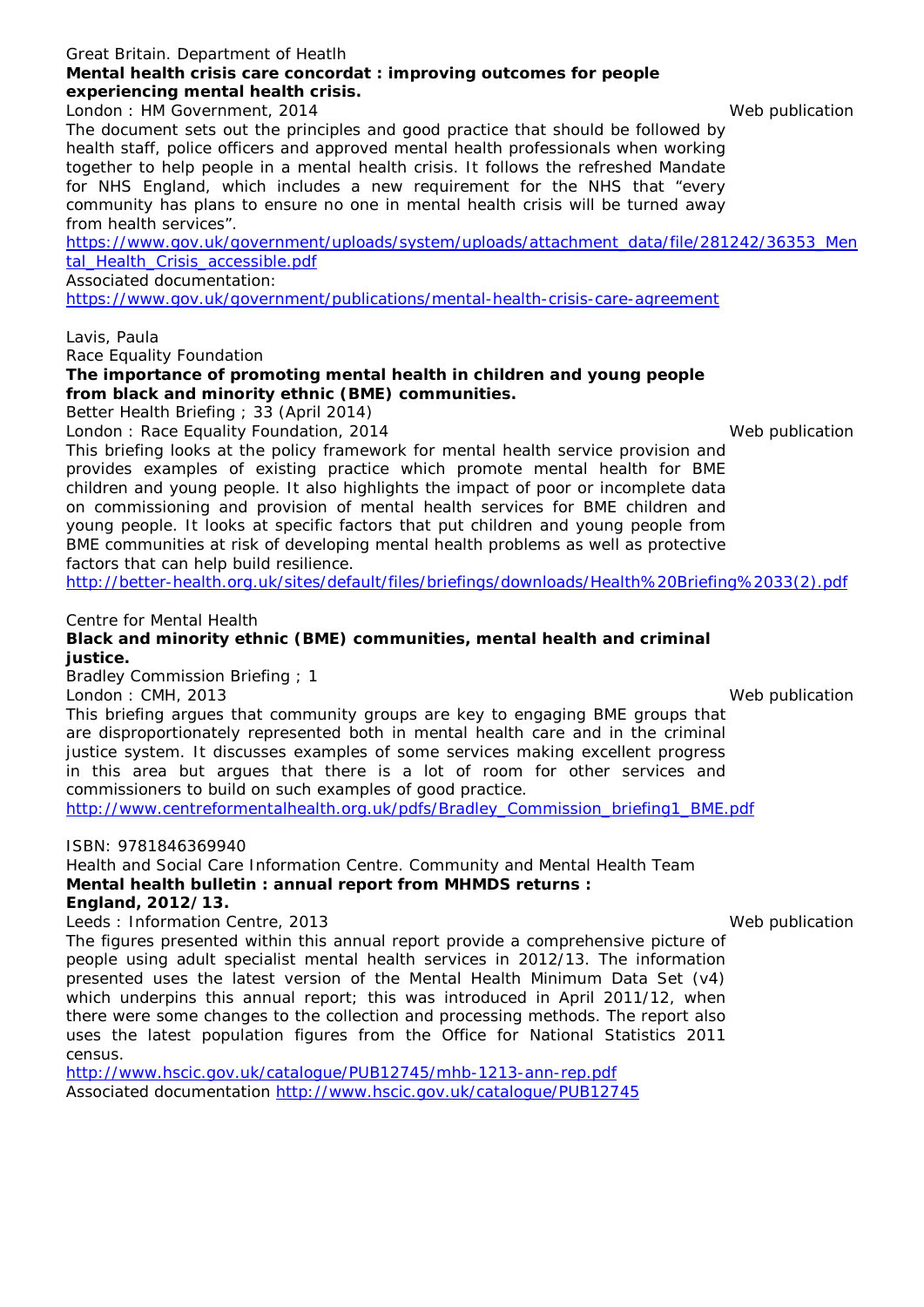# **Mental health crisis care : commissioning excellence for black and minority ethnic groups : a briefing for clinical commissioning groups.**

London : Mind, 2013 *Web publication* The briefing focuses on: consultation and engagement in commissioning; assuring values and capabilities of organisations and their staff; commissioning a range of options; information, advocacy, engagement and control. <http://www.mind.org.uk/media/494422/bme-commissioning-excellence-briefing.pdf>

Kalathil, Jayasree

National Survivor User Network (NSUN) and The Afiya Trust

# **Dancing to our own tunes : reassessing black and minority ethnic mental health service user involvement.**

London : NSUN, 2013 *Web publication*

This document is a reprint of the 2008 report with a review of work undertaken to take the recommendations forward. This review has the following specific aims: to take stock of the work done to implement the recommendations from the initial report, reflecting on internal organisational initiatives; to present a quick overview of the current status of black and minority ethnic user involvement in mental health, reflecting on external policy and political contexts; and to present the 2008 report in the current contexts and reflect on future priorities for development. <http://www.nsun.org.uk/assets/downloadableFiles/dtoots-report---for-website2.pdf> Associated documentation: <http://www.nsun.org.uk/about-us/our-reports-and-publications-we-refer-to-in-our-work/>

ISBN: 9781873912296 Latif, Zahira Race Equality Foundation **The maternal mental health of migrant women** Better Health Briefing ; 31 London : Race Equality Foundation, 2013 *Web publication*

This briefing examines why there is low take-up of maternal mental related services by migrant women in the UK. It considers how maternal mental health care providers can develop services which meet the needs of migrant women. [http://www.better-health.org.uk/sites/default/files/briefings/downloads/Health\\_Briefing\\_31\\_0.pdf](http://www.better-health.org.uk/sites/default/files/briefings/downloads/Health_Briefing_31_0.pdf) Better Health Briefing papers: <http://www.better-health.org.uk/briefings>

Hills, Dione, et al.

Tavistock Institute of Human Relations

**Traditional healers action research project : final report prepared by The Tavistock Institute of Human Relations for The King's Fund.**

Partners for Health report

London : Tavistock Institute, 2013 *Web publication*

This report is an account of a project that was set up explore the potential for improving the understanding of community mental health care between 'mainstream' NHS health practitioners and practitioners from African healing 'traditions'. This was to be achieved by engaging practitioners from those different healing traditions and service users in an action research project that would foster intercultural dialogue. A key aim was to promote an increased understanding of different explanatory models of mental health and well-being, in order create new ways forward for improved patient-centred care, particularly for members of African and Caribbean communities in East London who were experiencing mental health problems.

This project was supported by a King's Fund Partners for Health grant. <http://kingsfundlibrary.co.uk/partnersforhealth/TraditionalHealersActionResearchProject.pdf>

NHS Confederation. Mental Health Network

# **Race equality in mental health.**

London : NHS Confederation, 2012 *Web publication*

This Briefing summarises the findings and recommendations from a recent report, commissioned by the Department of Health, into race equality in mental health. The report is based on a series of interviews with NHS and local authority leaders. [http://www.nhsconfed.org/~/media/Confederation/Files/Publications/Documents/Race\\_equality\\_in\\_](http://www.nhsconfed.org/%7E/media/Confederation/Files/Publications/Documents/Race_equality_in_mental_health_final_for_website_8_May.pdf) [mental\\_health\\_final\\_for\\_website\\_8\\_May.pdf](http://www.nhsconfed.org/%7E/media/Confederation/Files/Publications/Documents/Race_equality_in_mental_health_final_for_website_8_May.pdf)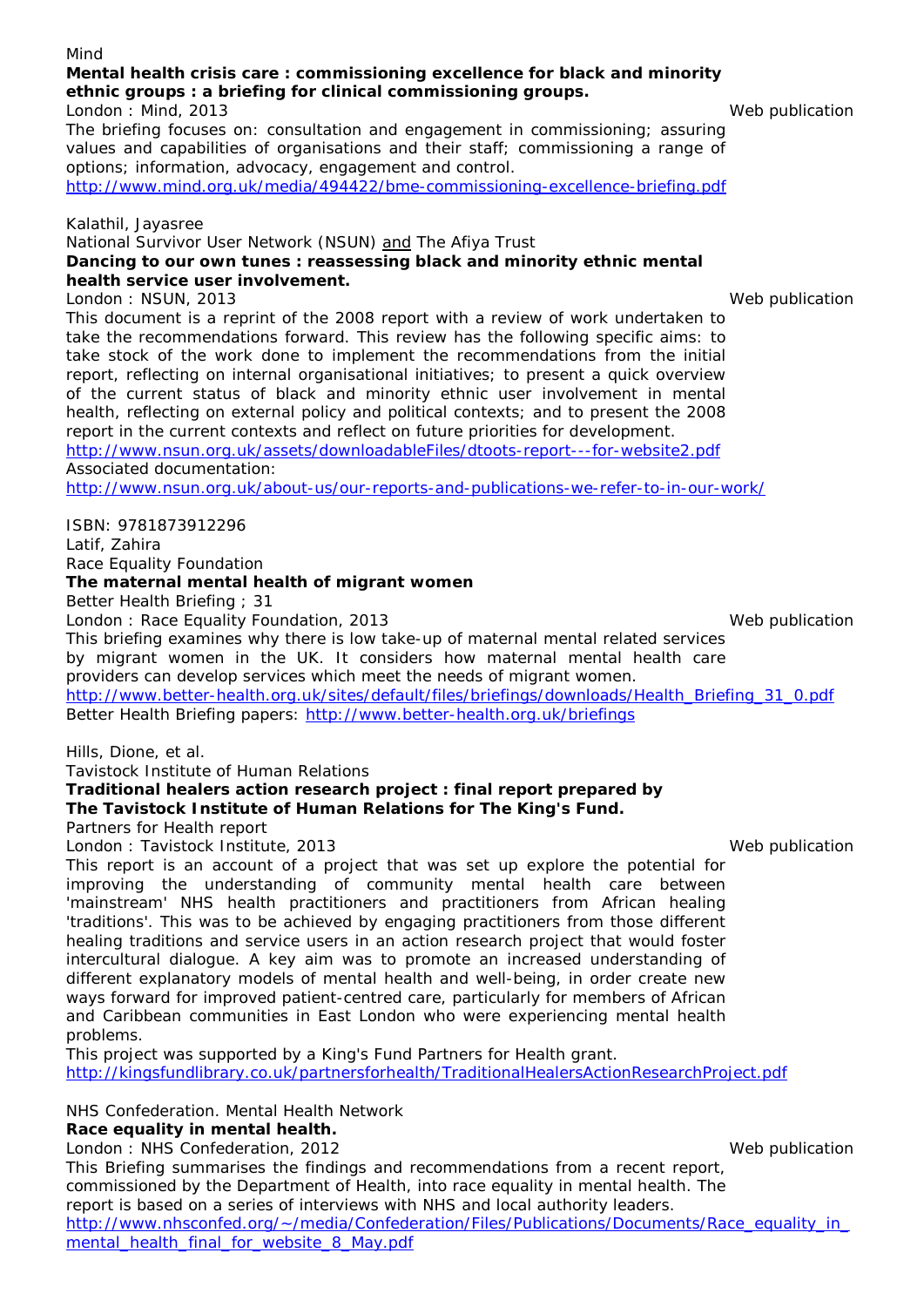# Memon, Anjum, et al. NHS Brighton & Hove **A qualitative study of BME mental health and wellbeing in Brighton and Hove.** Brighton : NHS Brighton & Hove, 2012 *Web publication*

The aim of the study was to examine the level and quality of mental health services being accessed by people from BME groups in Brighton & Hove, with the goal of improving access to these services and the quality of treatment within them. [http://www.bhconnected.org.uk/sites/bhconnected/files/BME%20Mental%20Health%20study.%20Brighton%20](http://www.bhconnected.org.uk/sites/bhconnected/files/BME%20Mental%20Health%20study.%20Brighton%20%26%20Hove.%20June%202012%20Final.pdf) [%26%20Hove.%20June%202012%20Final.pdf](http://www.bhconnected.org.uk/sites/bhconnected/files/BME%20Mental%20Health%20study.%20Brighton%20%26%20Hove.%20June%202012%20Final.pdf)

Office for National Statistics

# **First ONS annual experimental subjectice well-being results.**

Newport : ONS, 2012 *Web publication*

This report presents experimental estimates from the first annual Subjective Wellbeing Annual Population Survey (APS) dataset, April 2011 to March 2012. Overall estimates of people's views about their own well-being are provided as well as estimates for: key demographic characteristics (such as age, sex, ethnic group), different geographic areas and countries within the UK, aspects which are considered important for measuring national well-being (such as personal relationships, health and work situation) These first annual estimates of subjective well-being are considered experimental statistics, published at an early stage to involve users in their development. ONS is collecting subjective well-being estimates to complement existing socio-economic indicators to allow a fuller statistical picture of the nation's well-being.

[http://www.ons.gov.uk/ons/dcp171766\\_272294.pdf](http://www.ons.gov.uk/ons/dcp171766_272294.pdf)

Associated documentation:

<http://www.ons.gov.uk/ons/rel/wellbeing/measuring-subjective-wellbeing-in-the-uk/index.html>

Karpuk, Dzmitry, et al.

Positive Action for Refugees and Asylum Seekers (PAFRAS) and Touchstone **Understanding how asylum seekers and refugees access and experience mental health support in Leeds.**

LEEDS : [PAFRAS], 2012 *Web publication*

In July 2011, NHS Leeds commissioned Positive Action for Refugees and Asylum Seekers (PAFRAS) and Touchstone to undertake some participative research into: the way in which refugees and asylum Seekers (RAS) navigate their way into and through mental health services of Leeds; how existing support systems can be made leaner and more responsive; and how the system might better respond to the needs of people in mental distress, but who do not meet the criteria for mental health interventions.

[http://www.pafras.org.uk/wp-content/uploads/2013/01/Understanding\\_PT\\_2012.pdf](http://www.pafras.org.uk/wp-content/uploads/2013/01/Understanding_PT_2012.pdf)

Mohebati, Lisa M. Time To Change **Challenging mental health related stigma and discrimination experienced by black and minority ethnic communities.**

Position paper; October 2012

London : Time To Change, 2012 *Web publication*

Time to Change is England's biggest programme to end the stigma and discrimination faced by people with mental health problems. The programme is run by the charities Mind and Rethink Mental Illness, and funded by the Department of Health and Comic Relief. This paper sets out the work that Time to Change has already done with black and minority ethnic communities, what has been learnt, and what activity is being carried out in the new phase of the programme. [http://www.time-to-change.org.uk/sites/default/files/black-minority-ethnic-communities-position-](http://www.time-to-change.org.uk/sites/default/files/black-minority-ethnic-communities-position-statement.pdf)

[statement.pdf](http://www.time-to-change.org.uk/sites/default/files/black-minority-ethnic-communities-position-statement.pdf)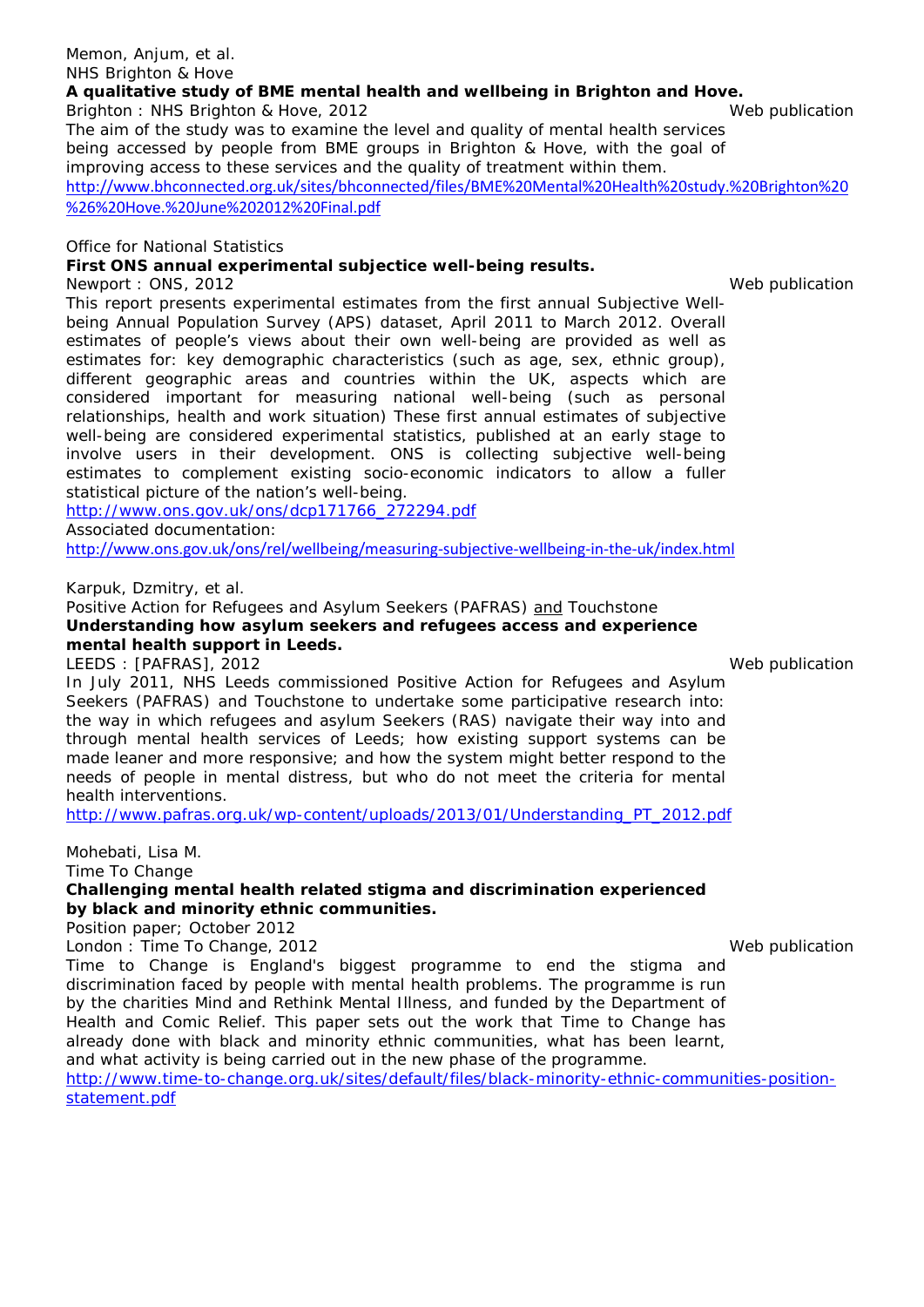### Malek, Mhemooda Afiya Trust **Enjoy, achieve and be healthy : the mental health of black and minority ethnic children and young people.**

London : Afiya Trust, 2011 *Web publication*

This report highlights the emergence of BME children receiving insufficient and ineffective consideration due to their age and ethnicity. The report is the result of a policy overview and consultation with 11-25-year-olds. In relation to the coalition government's 'No health without mental health' strategy, the report shows: around 20 percent of children and young people are believed to have a mental health problem, yet there is no indication how many are from a BME background; despite a breakdown of disorders being available for BME adults, none is available for BME children and young people, and has yet to be explained why; and risk factors highlighted for children and young people regarding mental health fail to include racism, racial harassment or racist bullying.

[http://www.afiya-trust.org/images/files/reports/afiya\\_young\\_people\\_report.pdf](http://www.afiya-trust.org/images/files/reports/afiya_young_people_report.pdf)

Magee, Diarmuid

Camden and Islington NHS Foundation Trust **Dual heritage study – Camden and Islington : a review of Mental Health Act Assessments 2007-2010.**

London : NMHDU, 2011 *Web publication*

The purpose of this project was to identify learning from a small study into the access and experience that people of dual heritage have in a mental health service. The findings of the study identify a need for a fuller scale study and help make a case for further funding. The study looked at people of dual heritage backgrounds who were subject to Mental Health Act assessments in the three years 2007-2010 in Camden and Islington. Despite the small numbers involved, the findings are important for all providers, (Note: the larger cohort of people from mixed heritage backgrounds was narrowed for the purposes of this study to people of black/white dual heritage.)

[http://www.hsconsultancy.org.uk/system/resources/20/Dual-heritage-study--camden-and](http://www.hsconsultancy.org.uk/system/resources/20/Dual-heritage-study--camden-and-islington.pdf?1353603748)[islington.pdf?1353603748](http://www.hsconsultancy.org.uk/system/resources/20/Dual-heritage-study--camden-and-islington.pdf?1353603748)

# Care Quality Commission and National Mental Health Development Unit **Count me in 2010 : results of the 2010 national census inpatients and patients on supervised community treatment in mental health and learning disability services in England and Wales.**

London : Care Quality Commission, 2011 *Web publication*

This report on the Count me in 2010 census calls for organisations outside of the health care sector to help improve mental health and well-being among black and minority ethnic (BME) groups. Collaborative work with education authorities, police authorities, the criminal justice system, voluntary organisations and BME groups in particular is needed. This to tackle the economic and social factors that contribute to higher-than-average hospital admission rates among some ethnic groups. [http://www.cqc.org.uk/sites/default/files/documents/count\\_me\\_in\\_2010\\_final\\_tagged.pdf](http://www.cqc.org.uk/sites/default/files/documents/count_me_in_2010_final_tagged.pdf)

# Mind in Croydon

# **The first step : an exploration of how Croydon's black and minority ethnic communities access counselling services.**

Croydon : Mind in Croydon, 2011 *Web publication*

People from Black and Minority Ethnic (BME) groups are less likely to access counselling services and other preventative community services than White British people. However, local mental health charity, Mind in Croydon, found that people from BME communities were accessing their counselling service in numbers that represented their population's presence in the community, even though the service made no particular effort to target such communities. This study aimed to research and understand the levels of uptake of Mind in Croydon's counselling service by BME communities. It can be used to inform effective commissioning and reduce inequalities in access to non-pharmacological sources of support to BME communities in the London Borough of Croydon.

[http://www.mindincroydon.org.uk/DocumentLibrary/BME%20Report%20-%20The%20First%20Step%20-](http://www.mindincroydon.org.uk/DocumentLibrary/BME%20Report%20-%20The%20First%20Step%20-%20WEB.pdf) [%20WEB.pdf](http://www.mindincroydon.org.uk/DocumentLibrary/BME%20Report%20-%20The%20First%20Step%20-%20WEB.pdf)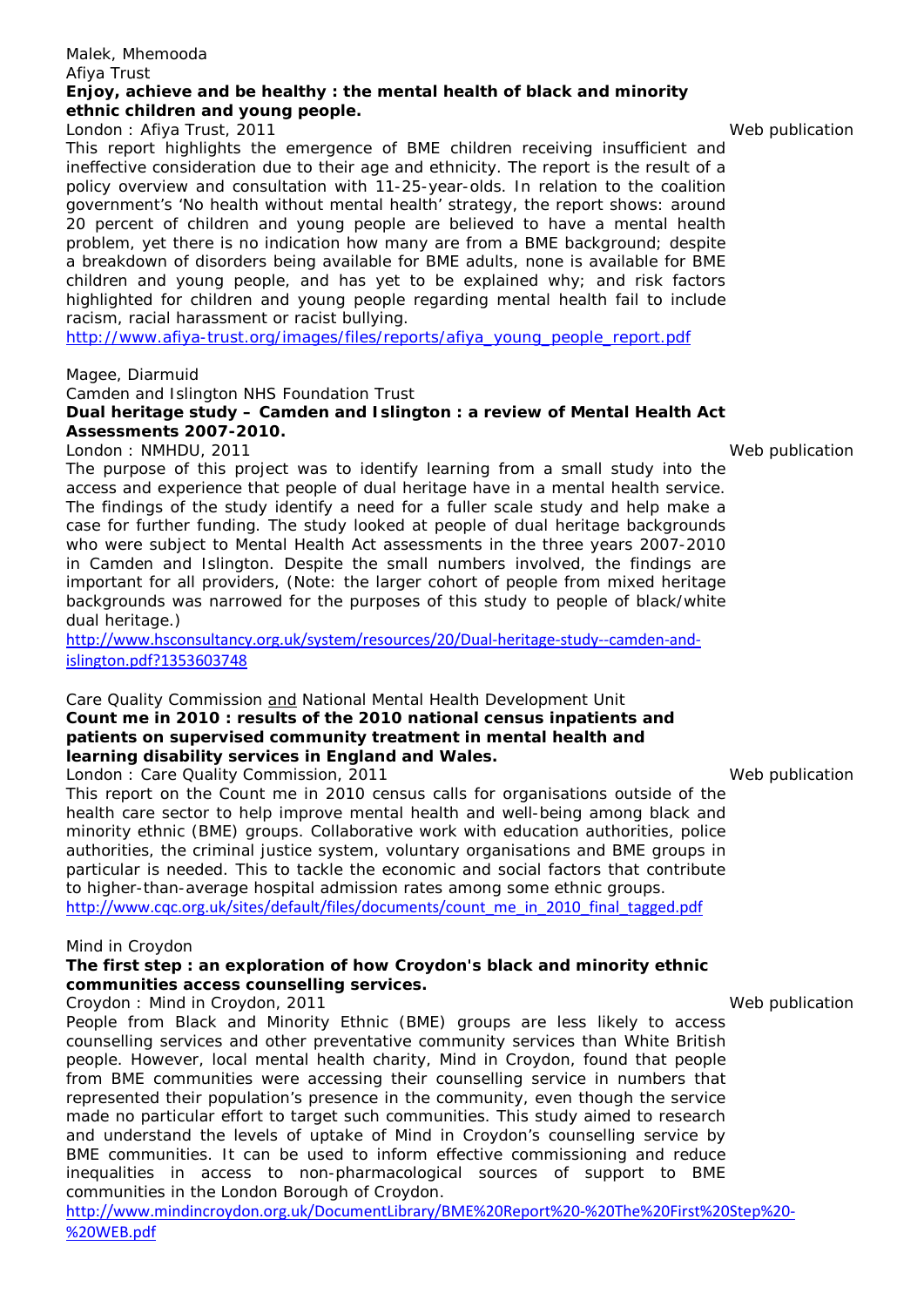| Edge, Dawn<br>National Mental Health Development Unit<br>National Perinatal Mental Health Project : perinatal mental health of black<br>and minority ethnic women : a review of current provision in England,<br><b>Scotland and Wales.</b><br>London: DH, 2011<br>This report and related studies seeks to better understand how, and to what extent<br>current and planned perinatal provision is capable of meeting the needs of BME<br>women.<br>http://www.dh.gov.uk/prod_consum_dh/groups/dh_digitalassets/documents/digitalasset/dh_124880.pdf<br>Associated documentation:<br>http://www.dh.gov.uk/en/Publicationsandstatistics/Publications/PublicationsPolicyAndGuidance/DH_124879                                                                                                                                                                                                                              | Web publication |
|---------------------------------------------------------------------------------------------------------------------------------------------------------------------------------------------------------------------------------------------------------------------------------------------------------------------------------------------------------------------------------------------------------------------------------------------------------------------------------------------------------------------------------------------------------------------------------------------------------------------------------------------------------------------------------------------------------------------------------------------------------------------------------------------------------------------------------------------------------------------------------------------------------------------------|-----------------|
| ISBN: 9780199557226                                                                                                                                                                                                                                                                                                                                                                                                                                                                                                                                                                                                                                                                                                                                                                                                                                                                                                       |                 |
| Bhugra, Dinesh, et al., editors<br>Mental health of refugees and asylum seekers.                                                                                                                                                                                                                                                                                                                                                                                                                                                                                                                                                                                                                                                                                                                                                                                                                                          |                 |
| Oxford: Oxford University Press, 2010                                                                                                                                                                                                                                                                                                                                                                                                                                                                                                                                                                                                                                                                                                                                                                                                                                                                                     | RLR (Bhu)       |
| ISBN: 9780956678409<br>Burnett, Jon, et al.<br><b>Medical Justice</b>                                                                                                                                                                                                                                                                                                                                                                                                                                                                                                                                                                                                                                                                                                                                                                                                                                                     |                 |
| 'State sponsored cruelty' :children in immigration detention.<br>London: Medical Justice, 2010                                                                                                                                                                                                                                                                                                                                                                                                                                                                                                                                                                                                                                                                                                                                                                                                                            | Web publication |
| This report is the first large scale exploration, in the UK, of the physical and<br>psychological harms caused and aggravated by the detention of children for<br>immigration purposes.                                                                                                                                                                                                                                                                                                                                                                                                                                                                                                                                                                                                                                                                                                                                   |                 |
| http://www.medicaljustice.org.uk/images/stories/reports/sscfullreport.pdf                                                                                                                                                                                                                                                                                                                                                                                                                                                                                                                                                                                                                                                                                                                                                                                                                                                 |                 |
| Summary:<br>http://www.medicaljustice.org.uk/images/stories/reports/sscsummaryreport.pdf                                                                                                                                                                                                                                                                                                                                                                                                                                                                                                                                                                                                                                                                                                                                                                                                                                  |                 |
| Royal College of Psychiatrists<br>Improving in-patient mental health services for black and ethnic<br>minority patients : recommendations to inform accreditation standards.<br>Occasional paper ; OP71<br>London: RCP, 2010<br>This report is based on discussions held by an independent expert panel at<br>the Royal College of Psychiatrists and is very closely linked to a review of the<br>standards used by the College Centre for Quality Improvement (CCQI) in<br>three of their in-patient accreditation networks which (directly or indirectly)<br>relate to the care of black and minority ethnic in-patients on acute mental<br>health wards. The report makes recommendations for: improvements to<br>existing standards; issues to be formulated into new standards; and guidance<br>or information that might accompany existing or new standards.<br>http://www.rcpsych.ac.uk/files/pdfversion/OP71.pdf | Web publication |
| ISBN: 9781903567951<br><b>MIND</b>                                                                                                                                                                                                                                                                                                                                                                                                                                                                                                                                                                                                                                                                                                                                                                                                                                                                                        |                 |
| Men and mental health : get it off your chest.<br>London: MIND, 2009<br>http://www.scmhforum.org.uk/documents/Mind/Mw09ReportfinalLR.pdf                                                                                                                                                                                                                                                                                                                                                                                                                                                                                                                                                                                                                                                                                                                                                                                  | Web publication |
| Summary:<br>http://www.scmhforum.org.uk/documents/Mind/Mw09ReportsummE.pdf                                                                                                                                                                                                                                                                                                                                                                                                                                                                                                                                                                                                                                                                                                                                                                                                                                                |                 |
| ISBN: 9781903567999<br><b>MIND</b>                                                                                                                                                                                                                                                                                                                                                                                                                                                                                                                                                                                                                                                                                                                                                                                                                                                                                        |                 |
| A civilised society : mental health provision for refugees and<br>asylum-seekers in England and Wales.                                                                                                                                                                                                                                                                                                                                                                                                                                                                                                                                                                                                                                                                                                                                                                                                                    |                 |
| London: MIND, 2009<br>In this report, which maps what services are available to refugees and asylum<br>seekers, MIND found that people who come to the UK seeking refuge face a<br>stark lack of understanding of their mental health needs and are often denied<br>access to crucial services and treatments.<br>http://www.mind.org.uk/media/273472/a-civilised-society.pdf                                                                                                                                                                                                                                                                                                                                                                                                                                                                                                                                             | Web publication |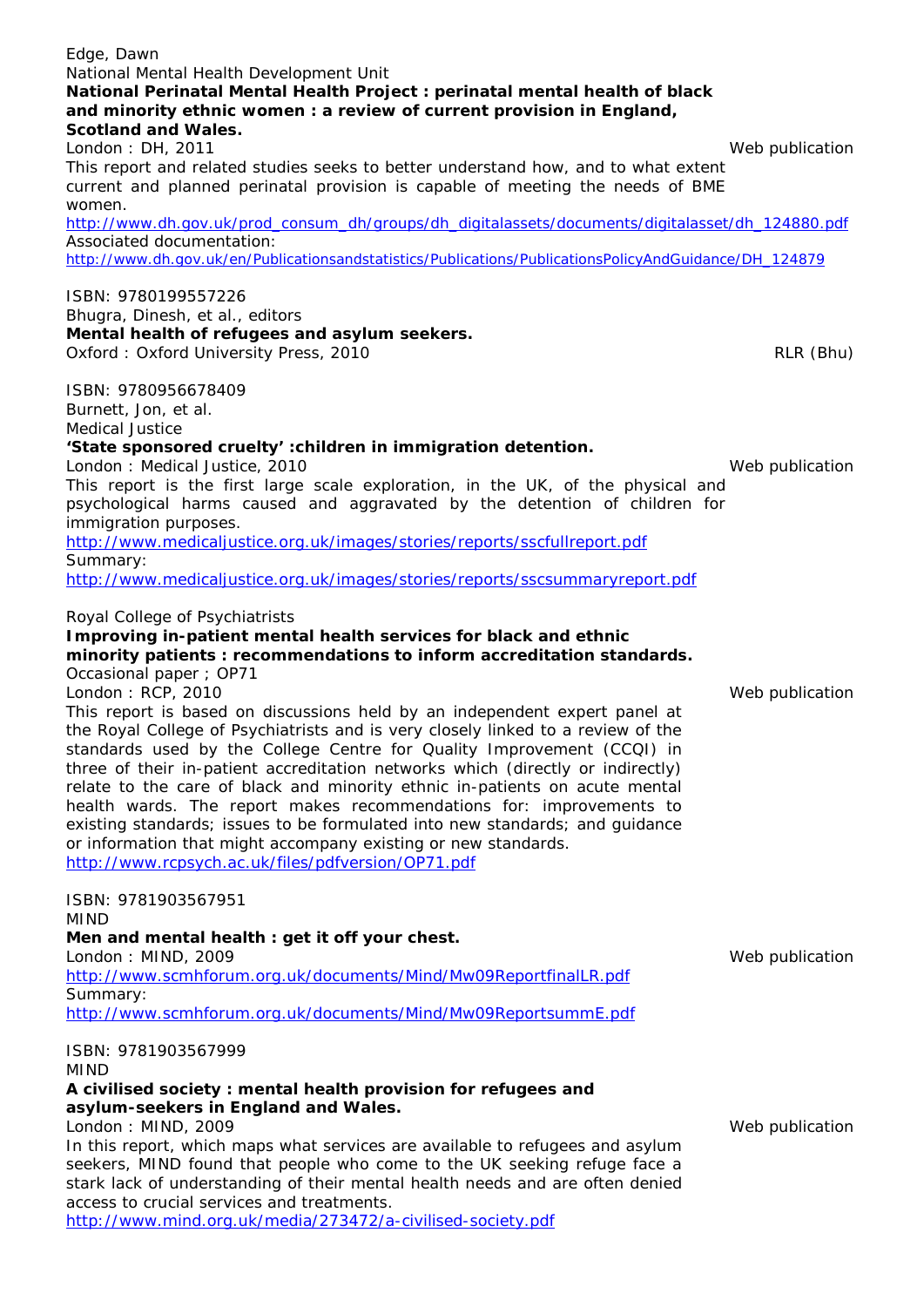| ISBN: 9781903567975<br>Mind<br>Psychiatry, race and culture : a challenge for the mental health professions.                                                                                                                                                                                                                                                                                                                                                                                                                                                                        |                 |
|-------------------------------------------------------------------------------------------------------------------------------------------------------------------------------------------------------------------------------------------------------------------------------------------------------------------------------------------------------------------------------------------------------------------------------------------------------------------------------------------------------------------------------------------------------------------------------------|-----------------|
| MindThink report ; 4                                                                                                                                                                                                                                                                                                                                                                                                                                                                                                                                                                |                 |
| London: Mind, 2009<br>This document reports a MindThink seminar held on 7 December 2007 at The Kings<br>Fund in London that explored the relationship between the psychiatric profession<br>and ethnic differences in the experience of mental health services. The seminar<br>brought together stakeholders ranging from service users, psychiatrists, voluntary<br>sector representatives, academics and campaigners, all with expertise in race and<br>mental health.<br>http://kingsfundlibrary.co.uk/partnersforhealth/Mind%20Hammersmith%20and%20Fulham%20Min<br>d%202009.pdf | Web publication |
| Shah, Ajit, et al.<br>Royal College of Psychiatrists<br>Psychiatric services for black and minority older people.<br>London: Royal College of Psychiatrists, 2009<br>Council report ; CR156<br>The report examines what changes have occurred in psychiatric services offered to<br>BME older people since the College's original report was published in 2001.<br>http://www.rcpsych.ac.uk/files/pdfversion/CR156.pdf                                                                                                                                                              | Web publication |
| ISBN: 9781843106210                                                                                                                                                                                                                                                                                                                                                                                                                                                                                                                                                                 |                 |
| Sewell, Hári<br>Working with ethnicity, race and culture in mental health : a handbook<br>for practitioners.<br>London: Jessica Kingsley, 2009                                                                                                                                                                                                                                                                                                                                                                                                                                      | IJH: RLQ (Sew)  |
| Greene, Ruby, et al<br>Social Care Institute for Excellence<br>Black and minority ethnic parents with mental health problems and<br>their children.                                                                                                                                                                                                                                                                                                                                                                                                                                 |                 |
| London: SCIE, 2008<br>Research Briefing ; 29 (September 2008)<br>http://www.scie.org.uk/publications/briefings/files/briefing29.pdf                                                                                                                                                                                                                                                                                                                                                                                                                                                 | Web publication |
| ISBN: 9780415414876 ISBN: 0415414873<br>Fernando, Suman, editor<br>Mental health in a multi-ethnic society : a multidisciplinary                                                                                                                                                                                                                                                                                                                                                                                                                                                    |                 |
| handbook. 2nd edition.<br>London: Routledge, 2008                                                                                                                                                                                                                                                                                                                                                                                                                                                                                                                                   | IJH: RLQ (Fer)  |
| ISBN: 978906162245<br>Mental Health Foundation<br>Engaging with black and minority ethnic communities about the Mental<br>Capacity Act.                                                                                                                                                                                                                                                                                                                                                                                                                                             |                 |
| London: MHF, 2008<br>This report makes some important recommendations about how to improve the<br>implementation of the Mental Capacity Act and how to make it work for everyone                                                                                                                                                                                                                                                                                                                                                                                                    | Web publication |
| but particularly for people from a black and minority ethnic background.<br>http://www.mentalhealth.org.uk/content/assets/PDF/publications/BME_MCA_final_report.pdf                                                                                                                                                                                                                                                                                                                                                                                                                 |                 |
| Newbigging, Karen, et al.<br>Social Care Institute for Excellence<br>Commissioning and providing mental health advocacy for African<br>and Caribbean men.                                                                                                                                                                                                                                                                                                                                                                                                                           |                 |
| London: Social Care Institute for Excellence, 2008<br>SCIE Resource Guide ; 21                                                                                                                                                                                                                                                                                                                                                                                                                                                                                                      | Web publication |
| http://www.scie.org.uk/publications/quides/quide21/files/quide21.pdf                                                                                                                                                                                                                                                                                                                                                                                                                                                                                                                |                 |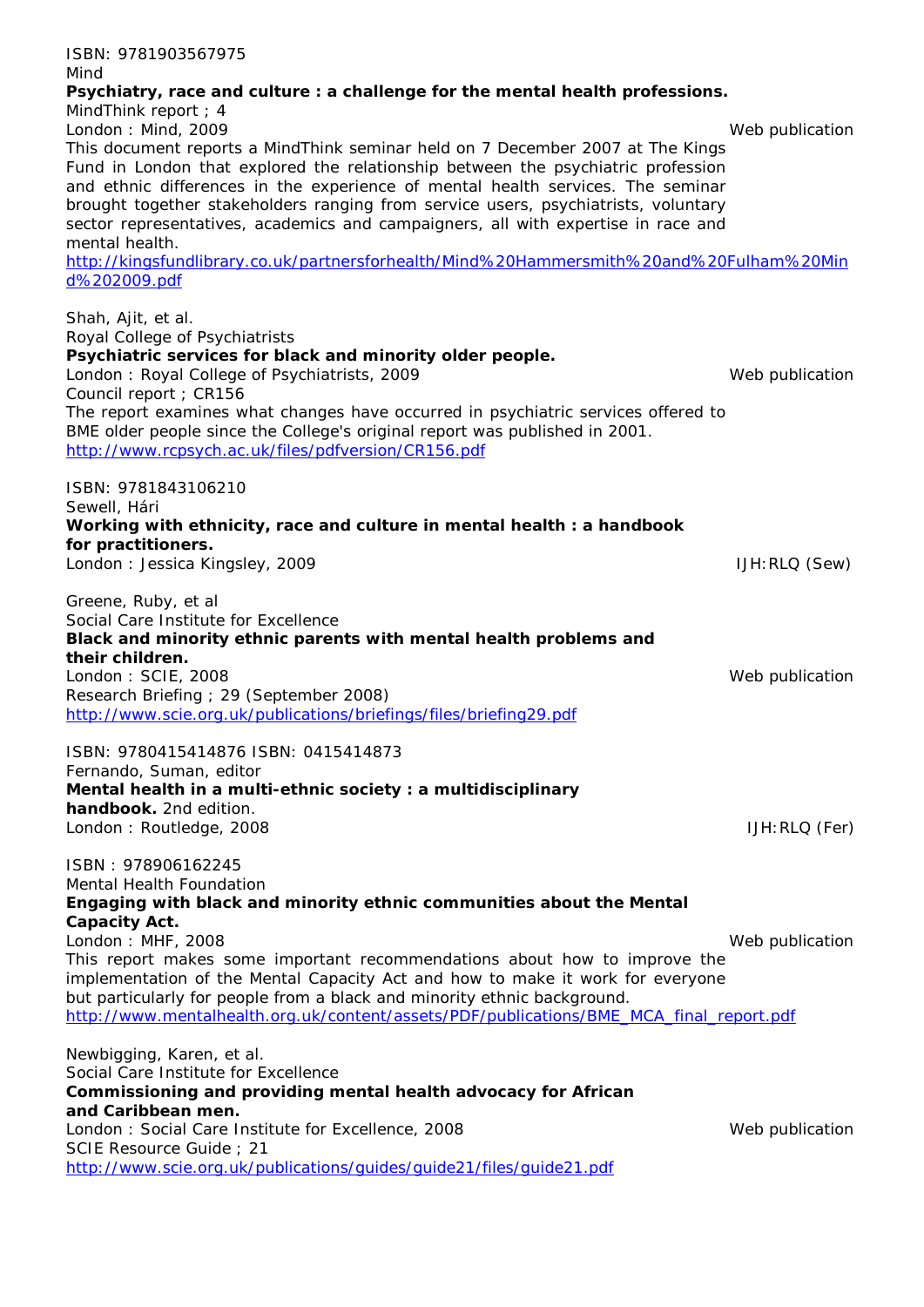Banal, Narinder, et al.

#### **Disparate patterns of hospitalisation reflect unmet needs and persistent ethnic inequalities in mental health care : the Scottish health and ethnicity linkage study.** *Ethnicity and Health 2014; 19 (2): 217-239 (April 2014)*

OBJECTIVES: The presence and extent of mental health inequalities in Scotland is unclear. We investigated ethnic variations in psychiatric hospitalisations and compulsory treatment in relation to socioeconomic indicators. DESIGN: In a retrospective cohort study design, using data linkage methods, we examined ethnic variations in psychiatric [any psychiatric, mood (affective), and psychotic disorders) hospitalisations and use of the Mental Health (Care and Treatment) (Scotland) Act 2003 (Emergency Detentions (ED), Short-Term Detentions (STD) and Compulsory Treatment Orders (CTO)] using age (and sex for compulsory treatment), car ownership, and housing tenure adjusted risk ratios (RR). 95 per cent CIs for the data below exclude the reference White Scottish group value (100). RESULTS: Compared to the White Scottish population, Other White British men and women had lower hospitalisation from any psychiatric disorder (RR =  $77.8$ , 95 per cent CI: 71.0-85.2 and 85.8, 95 per cent CI: 79.3-92.9), mood disorder (91.2, 95 per cent CI: 86.9-95.8 and 83.6, 95 per cent CI: 75.1-93.1), psychotic disorder (67.1, 95 per cent CI: 59.9-75.2 and 78.5, 95 per cent CI: 67.6-91.1), CTO (84.6, 95 per cent CI: 72.4-98.9) and STD (88.2, 95 per cent CI: 78.6-99.0). Any Mixed Background women had higher hospitalisation from any psychiatric disorder (137.2, 95 per cent CI: 110.9-169.6) and men and women had a higher risk of psychotic disorder (200.6, 95 per cent CI: 105.7-380.7 and 175.5, 95 per cent CI: 102.3-301.2), CTO (263.0, 95 per cent CI: 105.4-656.3), ED (245.6, 95 per cent CI: 141.6-426.1) and STD (311.7, 95 per cent CI: 190.2-510.7). Indian women had lower risk of any psychiatric disorder (43.2, 95 per cent CI: 28.0- 66.7). Pakistani men had lower risk of any psychiatric disorder (78.7, 95 per cent CI: 69.3-89.3), and higher risk of mood disorders (117.5, 95 per cent CI: 100.2-137.9). Pakistani women had similar risk of any psychiatric and mood disorder however, a twofold excess risk of psychotic disorder (227.3, 95 per cent CI: 195.8-263.8). Risk of STD was higher in South Asians (136.9, 95 per cent CI: 109.0-171.9). Chinese men and women had the lowest risk of hospitalisation for any psychiatric disorder (35.3, 95 per cent CI: 23.2-53.7 and 44.5, 95 per cent CI: 30.3-65.5) and mood disorder (51.5, 95 per cent CI: 31.0-85.4 and 47.5, 95 per cent CI: 23.2-97.4) but not psychotic disorders and higher risk for CTO (181.4, 95 per cent CI: 121.0-271.0). African women had higher risk of any psychiatric disorder (139.4, 95 per cent CI: 119.0-163.2). African men and women had the highest risk for psychotic disorders (230.8, 95 per cent CI: 177.8-299.5 and 240.7, 95 per cent CI: 163.8-353.9) and were also overrepresented in STD (214.3, 95 per cent CI: 122.4- 375.0) and CTO (486.6, 95 per cent CI: 231.9-1021.1). Differences in hospitalisations were not fully attenuated when adjusted for car ownership and housing tenure and the effect of these adjustments varied by ethnic group. CONCLUSION: Our data show disparate patterns of psychiatric hospitalisations by ethnic group in Scotland providing new observations concerning the mental health care experience of Chinese, Mixed background and White subgroups not fully explained by socioeconomic indicators. For South Asian and Chinese groups in particular, our data indicate under and late utilisation of mental health services. These data call for monitoring and review of services. [Abstract]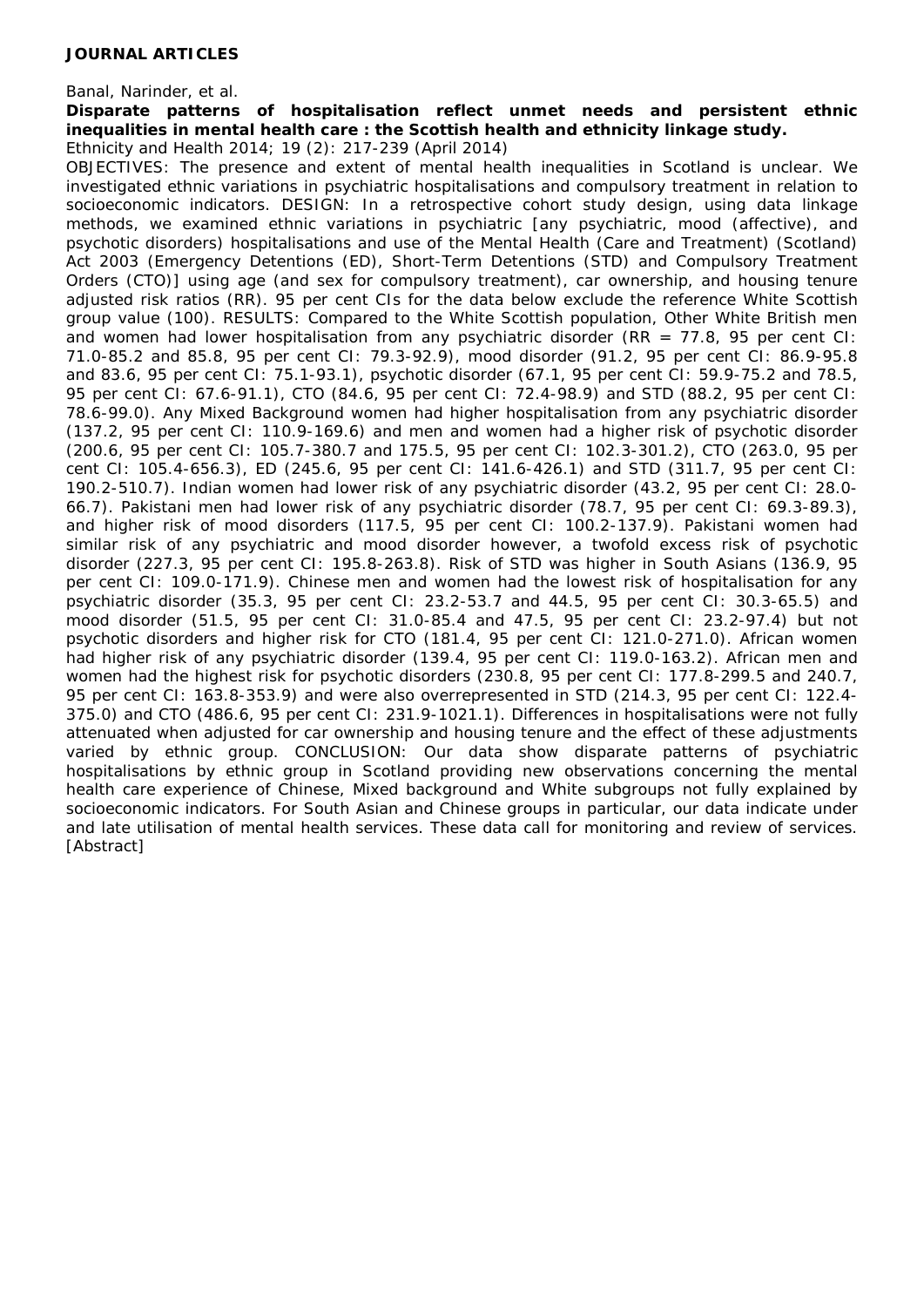#### Becares, Laia and Nazroo, James

# **Social capital, ethnic density and mental health among ethnic minority people in England : a mixed-methods study.**

# *Ethnicity and Health 2013; 18 (6): 544-562 (December 2013)*

OBJECTIVES: Ethnic minority people have been suggested to be healthier when living in areas with a higher concentration of people from their own ethnic group, a so-called ethnic density effect. Explanations behind the ethnic density effect propose that positive health outcomes are partially attributed to the protective and buffering effects of increased social capital on health. In fact, a parallel literature has reported increased levels of social capital in areas of greater ethnic residential diversity, but to date, no study in England has explored whether increased social capital mediates the relationship between protective effects attributed to the residential concentration of ethnic minority groups and health. DESIGN: We employ a mixed-methods approach to examine the association between ethnicity, social capital and mental health. We analyse geocoded data from the 2004 Health Survey for England to examine the association between (1) ethnic residential concentration and health; (2) ethnic residential concentration and social capital; (3) social capital and health; and (4) the mediating effect of social capital on the association between the residential concentration of ethnic groups and health. To further add to our understanding of the processes involved, data from a qualitative study of quality older ethnic minority people were be used to examine accounts of the significance of place of residence to quality of life. RESULTS: The association between ethnic density and social capital varies depending on the level of measurement of social capital and differed across ethnic minority groups. Social capital was not found to mediate the association between ethnic density and health. Structural differences in the characteristics of the neighbourhoods where different ethnic groups reside are reflected in the accounts of their daily experiences, and we observed different narratives of neighbourhood experiences between Indian and Caribbean respondents. The use of mixed methods provides an important contribution to the study of ethnic minority people's experience of their neighbourhood, as this approach has allowed us to gain important insights that cannot be inferred from quantitative or qualitative data alone. [Abstract]

#### Saltus, Roiyah, et al.

# **Inpatients from black and minority ethnic backgrounds in mental health services in Wales : a secondary analysis of the Count Me In census, 2005-2010.**

# *Diversity and Equality in Health and Care 2013; 10 (3): 165-176*

Count Me In was an annual census of mental health inpatients that was undertaken in England and Wales from 2005 to 2010. Apart from brief, unpublished commentaries by the Welsh government, the data generated in Wales have received little attention and limited analysis. This paper presents a secondary analysis of the census data, with a focus on mental health inpatients from Black and minority ethnic (BME) backgrounds in Wales. Analyses focused on the number and characteristics of patients (age, gender, ethnicity, language and religion), the distribution of patients across Wales, sources of referral, detention status under the Mental Health Act 1983 on admission, and length of stay from admission to census day. The results revealed that the numbers of BME patients from different ethnic groups fluctuated over the 6 years; it was difficult to identify any distinct pattern. The number and proportion of BME patients admitted to, or being supervised by, inpatient facilities increased year on year from 57 (2.7 per cent of all patients) in 2005 to 76 (3.2 per cent) in 2010. The three highest ethnic-group categories were 'Other', 'Black African' and 'Mixed Caribbean.' Racialised minorities in Wales were over-represented in inpatient mental healthcare, including compulsory detention. A consistently higher proportion of BME people than White people in Wales were referred from the criminal justice system, while a consistently higher proportion of White people than BME people were referred by GPs. Although the results cannot reveal the care pathways followed by particular groups or indicate emerging trends for the BME inpatient population, there are differences between the majority and minority ethnic population groups. Action is required to address this imbalance, and future data collection is necessary to determine whether this action has any impact. In-depth exploration of care pathways remains another clear priority for research and policy. [Abstract]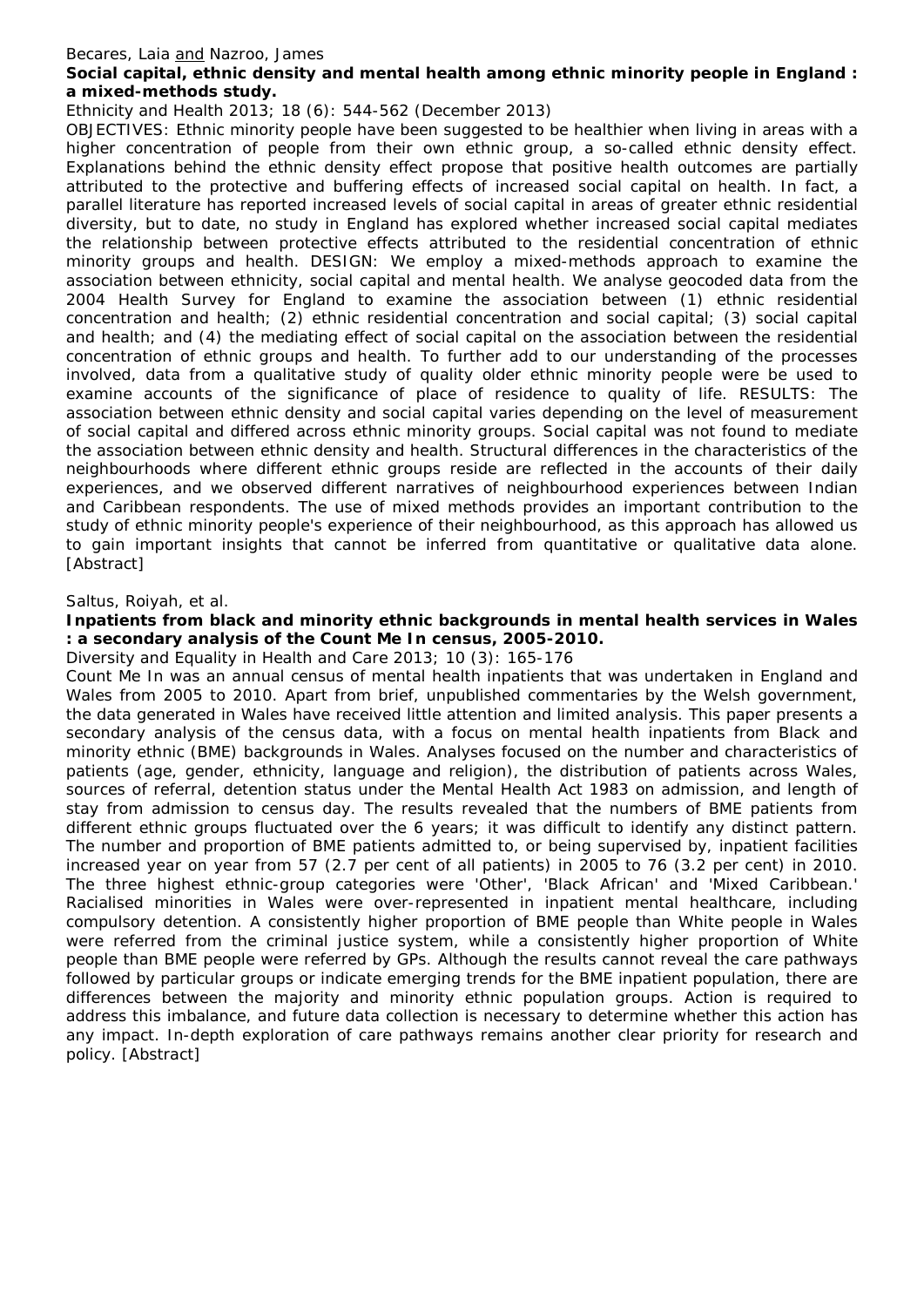#### Singh, S., et al.

#### **Ethnicity, detention and early intervention : reducing inequalities and improving outcomes for black and minority ethnic patients: the ENRICH programme, a mixed-methods study.** *Programme Grants for Applied Research 2013; 1 (3): (December 2013)*

BACKGROUND: Black and minority ethnic (BME) service users experience adverse pathways into care. Ethnic differences are evident even at first-episode psychosis (FEP); therefore, contributory factors must operate before first presentation to psychiatric services. The ENRICH programme comprised three interlinked studies that aimed to understand ethnic and cultural determinants of help-seeking and pathways to care. AIMS AND OBJECTIVE: Study 1: to understand ethnic differences in pathways to care in FEP by exploring cultural determinants of illness recognition, attribution and help-seeking among different ethnic groups. Study 2: to evaluate the process of detention under the Mental Health Act (MHA) and determine predictors of detention. Study 3: to determine the appropriateness, accessibility and acceptability of generic early intervention services for different ethnic groups. METHODS: Study 1: We recruited a prospective cohort of FEP patients and their carers over a 2-year period and assessed the chronology of symptom emergence, attribution and help-seeking using semistructured tools: the Nottingham Onset Schedule (NOS), the Emerging Psychosis Attribution Schedule and the ENRICH Amended Encounter Form. A stratified subsample of user-carer NOS interviews was subjected to qualitative analyses. Study 2: Clinical and sociodemographic data including reasons for detention were collected for all MHA assessments conducted over 1 year (April 2009â€"March 2010). Five cases from each major ethnic group were randomly selected for a qualitative exploration of carer perceptions of the MHA assessment process, its outcomes and alternatives to detention. Study 3: Focus groups were conducted with service users, carers, health professionals, key stakeholders from voluntary sector and community groups, commissioners and representatives of spiritual care with regard to the question: "How appropriate and accessible are generic early intervention services for the specific ethnic and cultural needs of BME communities in Birmingham?" RESULTS: There were no ethnic differences in duration of untreated psychosis (DUP) and duration of untreated illness in FEP. DUP was not related to illness attribution; long DUP was associated with patients being young (< 18 years) and living alone. Black patients had a greater risk of MHA detention, more criminal justice involvement and more crisis presentations than white and Asian groups. Asian carers and users were most likely to attribute symptoms to faith-based or supernatural explanations and to seek help from faith organisations. Faith-based help-seeking, although offering comfort and meaning, also risked delaying access to medical care and in some cases also resulted in financial exploitation of this vulnerable group. The BME excess in MHA detentions was not because of ethnicity per se; the main predictors of detention were a diagnosis of mental illness, presence of risk and low level of social support. Early intervention services were perceived to be accessible, supportive, acceptable and culturally appropriate. There was no demand or perceived need for separate services for BME groups or for ethnic matching between users and clinicians. CONCLUSIONS: Statutory health-care organisations need to work closely with community groups to improve pathways to care for BME service users. Rather than universal public education campaigns, researchers need to develop and evaluate public awareness programmes that are specifically focused on BME groups. [Abstract]

[http://www.journalslibrary.nihr.ac.uk/\\_\\_data/assets/pdf\\_file/0011/96194/FullReport](http://www.journalslibrary.nihr.ac.uk/__data/assets/pdf_file/0011/96194/FullReport-pgfar01030.pdf)[pgfar01030.pdf](http://www.journalslibrary.nihr.ac.uk/__data/assets/pdf_file/0011/96194/FullReport-pgfar01030.pdf)

#### Leiba, Tony

#### **Mental scars of racism.**

*Nursing Standard 2012; 27 (5): 22-23 (3 October 2012)*

The over-representation of black and minority ethnic (BME) people in mental health services may reflect their exposure to overt and covert racism, which acts as a 'chronic stressor'. Mental health professionals can help by building positive relationships with their BME patients. [Summary]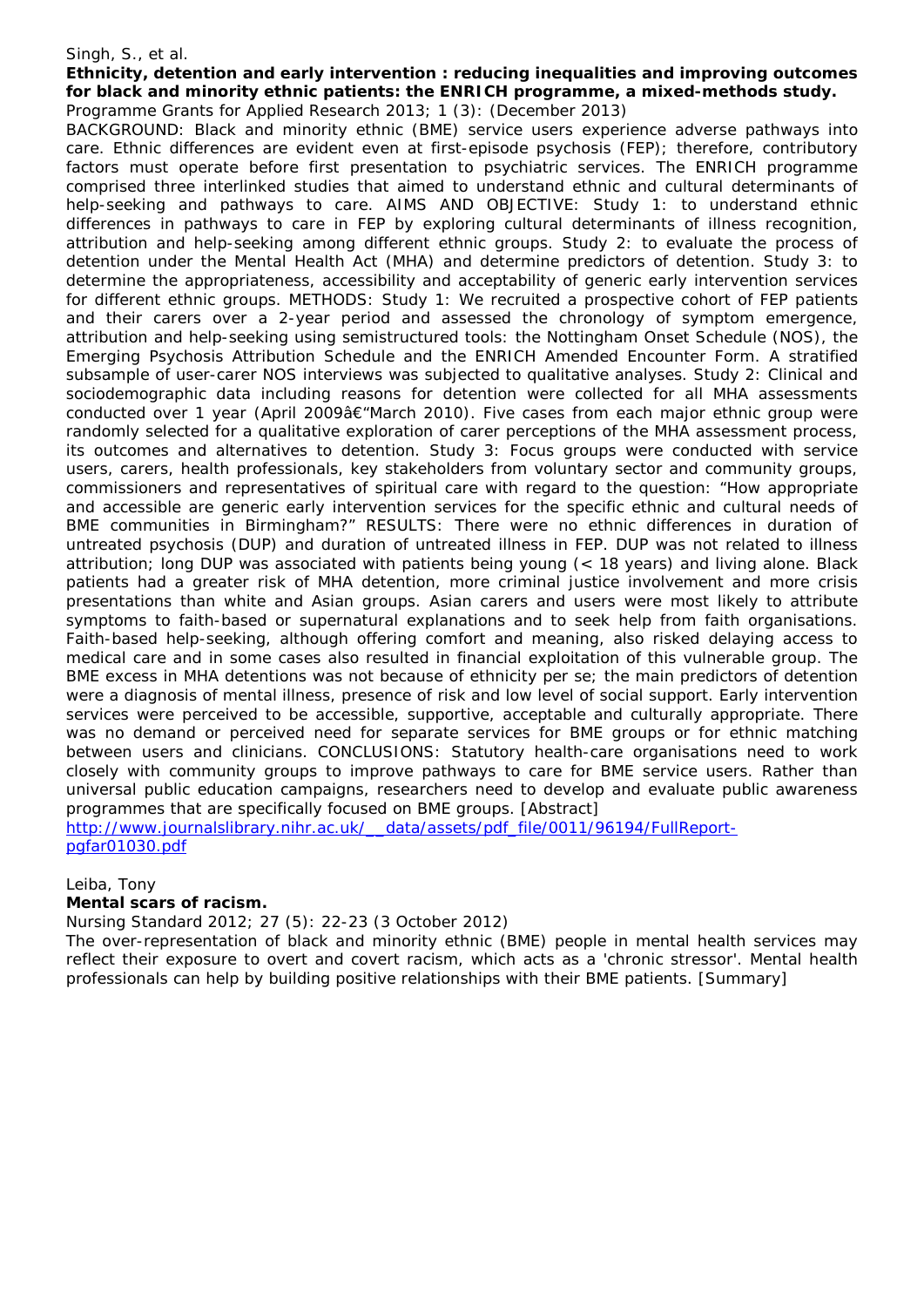# Corrigall, Richard and Bhugra, Dinesh

# **The role of ethnicity and diagnosis in rates of adolescent psychiatric admission and compulsory detention : a longitudinal case-note study.**

*Journal of the Royal Society of Medicine 2013; 106 (5): 190-195 (May 2013)*

OBJECTIVES: To explore whether ethnic variations in psychiatric admission and detention reported for adults also apply to adolescents and to establish the influence of diagnosis. DESIGN: A longitudinal, case-note study over a 10-year period. SETTING: An adolescent inpatient psychiatric unit in London. PARTICIPANTS: All adolescents admitted to the unit. MAIN OUTCOME MEASURES: Rates of admission and detention under the Mental Health Act, according to catchment area population. RESULTS: Young Black people were nearly six times more likely than the White group to be admitted with psychosis but showed no increase in admission for non-psychotic conditions. Young people in the Other group were over three times more likely to be admitted with psychosis but showed only a modest increase in admission with non-psychotic conditions. Young Asians were over twice as likely to be admitted with psychosis but were only one-third as likely to be admitted with non-psychotic conditions. Young people with psychosis in the Black and Other groups were around three times more likely to have been detained, but there were no significant differences for nonpsychotic conditions. CONCLUSIONS: Significant ethnic variation was found in the rates of admission and detention for adolescents. However, diagnosis was also an important consideration and must be taken into account when examining for evidence of ethnic bias in the use of mental health services by young people. Further investigation is required to establish whether adolescent care pathways are providing a safe and appropriate level of inpatient care for all ethnic groups.[Abstract]

#### Newbigging, Karen, et al.

# **Mental health advocacy and African Caribbean men : good practice principles and organizational models for delivery.**

# *Health Expectations 2013; 16 (1): 80-104 (March 2013)*

BACKGROUND: Advocacy has a critical role to play in addressing concerns about access to appropriate mental health care and treatment for African and Caribbean men. AIM: To investigate good practice principles and organizational models for mental health advocacy provision for African and Caribbean men. STUDY DESIGN: The study consisted of: (i) A systematic literature review. Bibliographic and internet searching was undertaken from 1994 to 2006. The inclusion criteria related to mental health, advocacy provision for African and Caribbean men. (ii) Four focus groups with African and Caribbean men to explore needs for and experiences of mental health advocacy. (iii) An investigation into current advocacy provision through a survey of advocacy provision in England, Wales and Northern Ireland. (iv) Twenty-two qualitative stakeholder interviews to investigate the operation of mental health advocacy for this client group. The study was undertaken in partnership with two service user-led organizations and an African Caribbean mental health service. RESULTS: Primary research in this area is scant. Mainstream mental health advocacy services are often poor at providing appropriate services. Services developed by the Black Community and voluntary sector are grounded in different conceptualizations of advocacy and sharper understanding of the needs of African and Caribbean men. The lack of sustainable funding for these organizations is a major barrier to the development of high-quality advocacy for this group, reflecting a lack of understanding about their distinctive role. CONCLUSIONS: The commissioning and provision of mental health advocacy needs to recognize the distinct experiences of African and Caribbean men and develop capacity in the range of organizations to ensure equitable access. [Abstract]

#### Bernardes, Dora, et al.

# **Researching the mental health status of asylum seekers : reflections and suggestions for practice.**

#### *Diversity and Equality in Health and Care 2012; 9 (3): 201-208*

We used a multi-method approach to investigate aspects of the mental health of asylum seekers who had recently arrived in the UK. We used the Post-Migration Living Difficulties Scale, the Generalised Anxiety Disorder-7 Scale, the PTSD Symptom Scale Interview, the Clinical Outcomes Routine Evaluation and in-depth interviews. A total of 29 asylum seekers, 26 of whom were male, representing 13 countries, agreed to take part. This paper presents reflections on some of the challenges that arose during our investigation, and offers recommendations that may be of help to other researchers embarking on research in this field. [Abstract]

#### Duval, Suzanne

**Race equality on the map.**

*Open Mind 2012; 171 14 (March 2012)*

The inequalities faced by minority ethnic people in the mental health system need collaborative and decisive action. [Introduction]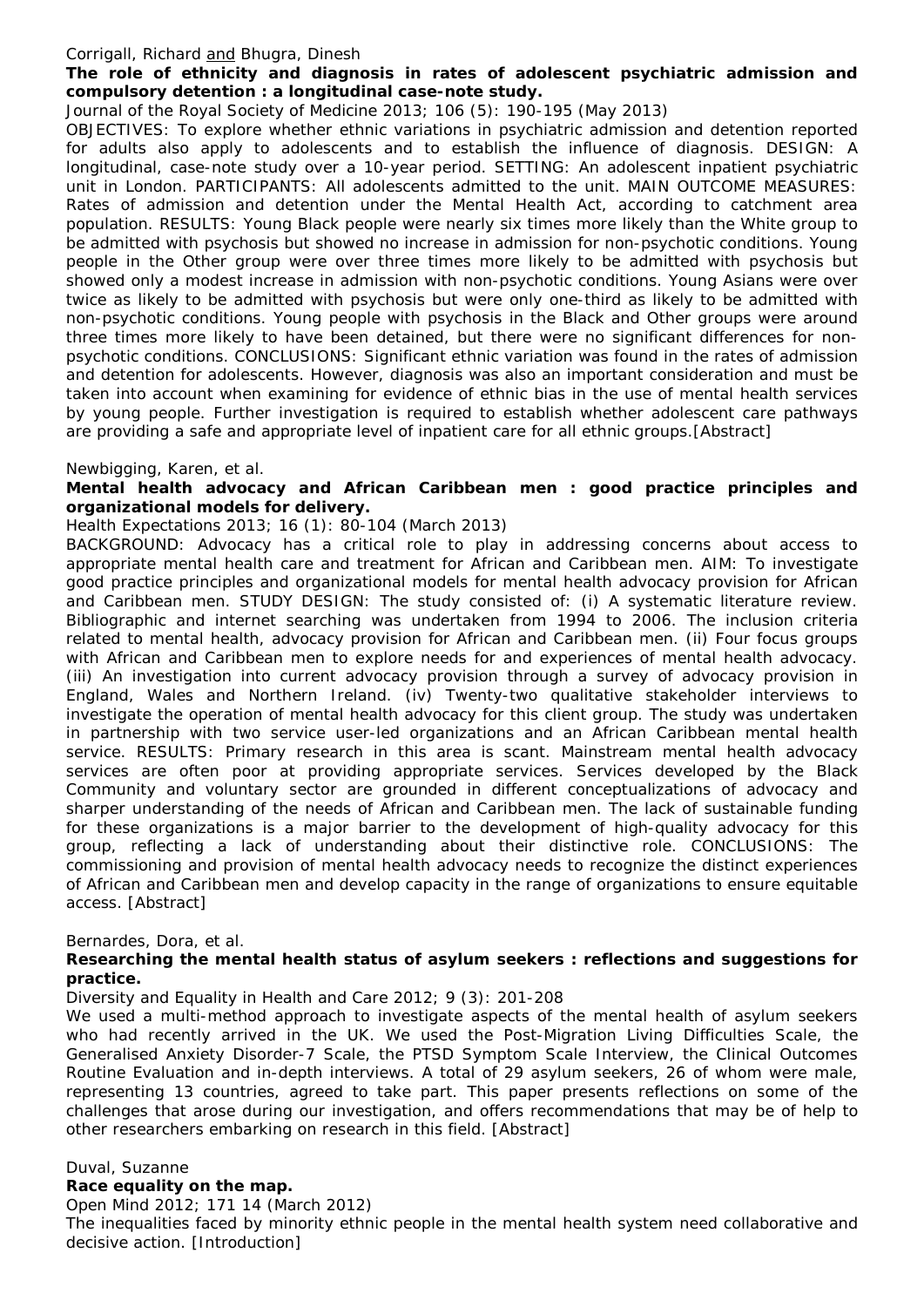# Duval, Suzanne

#### **Race equality on the map.** *Open Mind 2012; 171 14 (March 2012)*

The inequalities faced by minority ethnic people in the mental health system need collaborative and decisive action. [Introduction]

# Strassmayr, Christa, et al.

#### **Mental health care for irregular migrants in Europe : barriers and how they are overcome.** *BMC Public Health 2012; 12 (367): (20 May 2012)*

BACKGROUND: Irregular migrants (IMs) are exposed to a wide range of risk factors for developing mental health problems. However, little is known about whether and how they receive mental health care across European countries. The aims of this study were (1) to identify barriers to mental health care for IMs, and (2) to explore ways by which these barriers are overcome in practice. METHODS: Data from semi-structured interviews with 25 experts in the field of mental health care for IMs in the capital cities of 14 European countries were analysed using thematic analysis. RESULTS: Experts reported a range of barriers to mental health care for IMs. These include the absence of legal entitlements to health care in some countries or a lack of awareness of such entitlements, administrative obstacles, a shortage of culturally sensitive care, the complexity of the social needs of IMs, and their fear of being reported and deported. These barriers can be partly overcome by networks of committed professionals and supportive services. NGOs have become important initial points of contact for IMs, providing mental health care themselves or referring IMs to other suitable services. However, these services are often confronted with the ethical dilemma of either acting according to the legislation and institutional rules or providing care for humanitarian reasons, which involves the risk of acting illegally and providing care without authorisation. CONCLUSIONS: Even in countries where access to health care is legally possible for IMs, various other barriers remain. Some of these are common to all migrants, whilst others are specific for IMs. Attempts at improving mental health care for IMs should consider barriers beyond legal entitlement, including communicating information about entitlement to mental health care professionals and patients, providing culturally sensitive care and ensuring sufficient resources. [Abstract] <http://www.biomedcentral.com/1471-2458/12/367/>

# Astell-Burt, Thomas, et al.

# **Racism, ethnic density and psychological well-being through adolescence : evidence from the Determinants of Adolescent Social Well-Being and Health longitudinal study.** *Ethnicity and Health 2012; 17 (1): 71-87 (February 2012)*

OBJECTIVE: To investigate the effect of racism, own-group ethnic density, diversity and deprivation on adolescent trajectories in psychological well-being. DESIGN: Multilevel models were used in longitudinal analysis of psychological well-being (total difficulties score (TDS) from Goodman's Strengths and Difficulties Questionnaire, higher scores correspond to greater difficulties) for 4782 adolescents aged 11-16 years in 51 London (U.K.) schools. Individual level variables included ethnicity, racism, gender, age, migrant generation, socio-economic circumstances, family type and indicators of family interactions (shared activities, perceived parenting). Contextual variables were per cent eligible for free school-meals, neighbourhood deprivation, per cent own-group ethnic density, and ethnic diversity. RESULTS: Ethnic minorities were more likely to report racism than whites. Ethnic minority boys (except Indian boys) and Indian girls reported better psychological well-being throughout adolescence compared to their white peers. Notably, lowest mean TDS scores were observed for Nigerian/Ghanaian boys, among whom the reporting of racism increased with age. Adjusted for individual characteristics, psychological well-being improved with age across all ethnic groups. Racism was associated with poorer psychological well-being trajectories for all ethnic groups (p<0.001), reducing with age. For example, mean difference in TDS (95 per cent confidence interval) between boys who experienced racism and those who did not at age 12 years=1.88 (+1.75 to  $+2.01$ ; at 16 years =  $+1.19$  ( $+1.07$  to  $+1.31$ ). Less racism was generally reported in schools and neighbourhoods with high than low own-group density. Own ethnic density and diversity were not consistently associated with TDS for any ethnic group. Living in more deprived neighbourhoods was associated with poorer psychological well-being for whites and black Caribbeans (p<0.05). CONCLUSION: Racism, but not ethnic density and deprivation in schools or neighbourhoods, was an important influence on psychological well-being. However, exposure to racism did not explain the advantage in psychological well-being of ethnic minority groups over whites. [Abstract]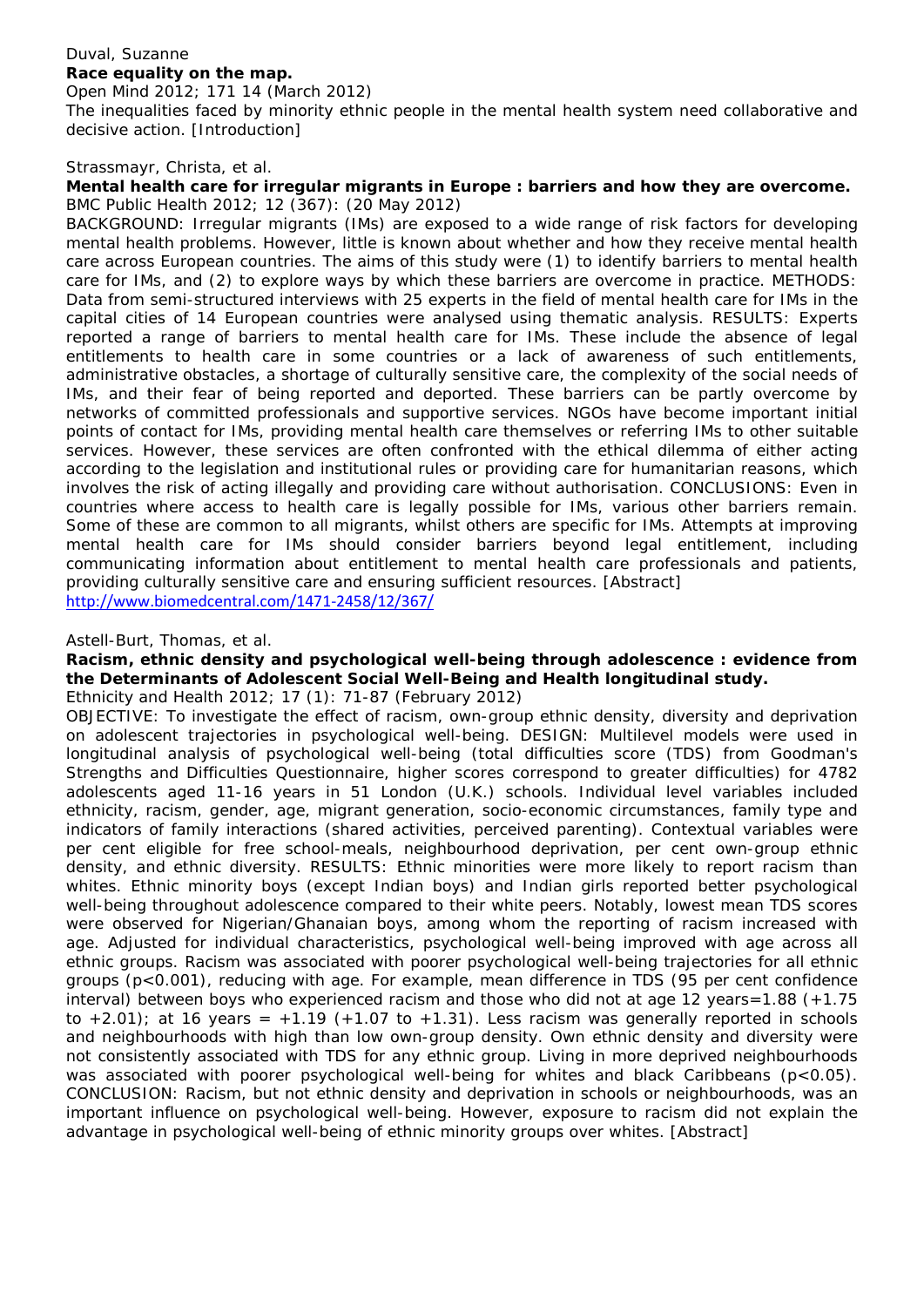# Bhui, Kamaldeep, et al.

# **Ethnicity and its influence on suicide rates and risk.**

*Ethnicity and Health 2012; 17 (1): 141-148 (February 2012)*

OBJECTIVES: To investigate the influence of ethnicity on suicide, and related risk indicators including psychiatric symptoms, among patients committing suicide whilst admitted to psychiatric hospitals. DESIGN: The suicide rates and standardized mortality ratios (SMRs) for inpatient suicides between 1996 and 2001 were calculated from national suicide data on the four largest ethnic groups in England and Wales: Black Caribbean, Black African, South Asian (Indian, Pakistani, and Bangladeshi), and a White British comparison group. The symptoms and risk indicators at the time of the suicide were retrospectively reported by the lead clinician who was responsible for the hospital care of the patient. RESULTS: Classical suicide risk indicators such as suicidal ideas, depressive symptoms, emotional distress, and hopelessness were significantly more common among White British inpatients than other ethnic groups. Male inpatients from Black African backgrounds were significantly more likely to have committed suicide than White British men (SMR 2.05, 95 per cent confidence interval (CI): 1.12-3.43). Women committing suicide as inpatients were significantly less likely to be of South Asian (SMR 0.4, 95 per cent CI: 0.17-0.78) and Black Caribbean (SMR 0.26, 95 per cent CI: 0.09-0.62) backgrounds than White British women. CONCLUSIONS: Suicide rates and classical indicators of suicide risk among inpatients committing suicide vary by ethnic group. Black African men have the highest rates of suicide compared to the White British group. [Abstract]

#### Fazel, Mina, et al.

# **Mental health of displaced and refugee children resettled in high-income countries : risk and protective factors.**

# *Lancet 2012; 379 (9812): 266-282 (21 January 2012)*

We undertook a systematic search and review of individual, family, community, and societal risk and protective factors for mental health in children and adolescents who are forcibly displaced to highincome countries. Exposure to violence has been shown to be a key risk factor, whereas stable settlement and social support in the host country have a positive effect on the child's psychological functioning. Further research is needed to identify the relevant processes, contexts, and interplay between the many predictor variables hitherto identified as affecting mental health vulnerability and resilience. Research designs are needed that enable longitudinal investigation of individual, community, and societal contexts, rather than designs restricted to investigation of the associations between adverse exposures and psychological symptoms. We emphasise the need to develop comprehensive policies to ensure a rapid resolution of asylum claims and the effective integration of internally displaced and refugee children. [Summary]

#### Taloyan, Marina, et al.

# **Kurdish men's experiences of migration-related mental health issues.**

# *Primary Health Care Research and Development 2011; 12 (4): 335-347 (October 2011)*

BACKGROUND: The migration process may impose stress on the mental health of immigrants. AIM: To describe the experiences of immigrant men of Kurdish ethnicity during and after migration to Sweden with regard to mental health issues. METHOD: Using the grounded theory method, we conducted a focus group interview with four Kurdish men and in-depth individual interviews with 10 other Kurdish men. FINDINGS: A model with two major themes and interlinked categories was developed. The themes were (1) protective factors for good mental health (sense of belonging, creation and re-creation of Kurdish identity, sense of freedom, satisfaction with oneself) and (2) risk factors for poor mental health (worry about current political situation in the home country, yearning, lack of sense of freedom, dissatisfaction with Swedish society). IMPLICATIONS: The study provides insights into the psychological and emotional experiences of immigrant men of Kurdish ethnicity during and after migration to Sweden. It is important for primary health care providers to be aware of the impact that similar migration-related and life experiences have on the health status of immigrants, and also to be aware that groups are comprised of unique individuals with differing experiences and reactions to these experiences. The findings highlight the common themes of the men's experiences and suggest ways to ameliorate mental health issues, including feeling like one is seen as an individual, is a full participant in society, and can contribute to one's own culture. [Abstract]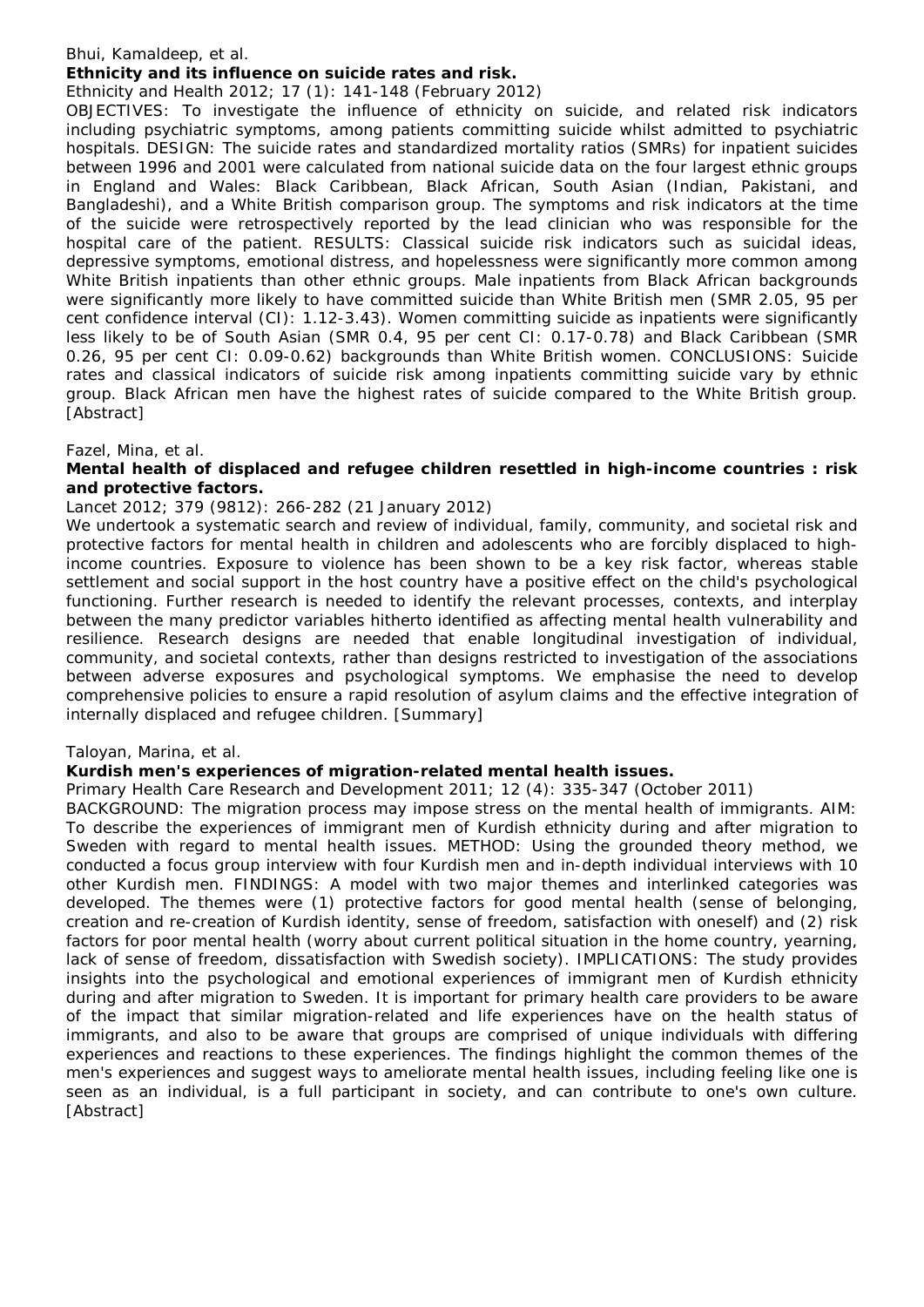#### Hatch, Stephani L., et al.

**Identifying socio-demographic and socioeconomic determinants of health inequalities in a diverse London community : the South East London Community Health (SELCoH) study.** *BMC Public Health 2011; 11 (861): (11 November 2011)*

BACKGROUND: Responses to public health need require information on the distribution of mental and physical ill health by demographic and socioeconomic factors at the local community level. METHODS: The South East London Community Health (SELCoH) study is a community psychiatric and physical morbidity survey. Trained interviewers conducted face-to-face computer assisted interviews with 1,698 adults aged 16 years and over, from 1,076 randomly selected private households in two south London boroughs. We compared the prevalence of common mental disorders, hazardous alcohol use, long standing illness and general physical health by demographic and socioeconomic indicators. Unadjusted and models adjusted for demographic and socioeconomic indicators are presented for all logistic regression models. RESULTS: Of those in the sample, 24.2 per cent reported common mental disorder and 44.9 per cent reported having a long standing illness, with 15.7 per cent reporting hazardous alcohol consumption and 19.2 per cent rating their health as fair or poor. The pattern of indicators identifying health inequalities for common mental disorder, poor general health and having a long term illness is similar; individuals who are socioeconomically disadvantaged have poorer health and physical health worsens as age increases for all groups. The prevalence of poor health outcomes by ethnic group suggests that there are important differences between groups, particularly for common mental disorder and poor general health. Higher socioeconomic status was protective for common mental disorder, fair or poor health and long standing illness, but those with higher socioeconomic status reported higher levels of hazardous alcohol use. The proportion of participants who met the criteria for common mental disorder with co-occurring functional limitations was similar or greater to those with poor physical health. CONCLUSIONS: Health service providers and policy makers should prioritise high risk, socially defined groups in combating inequalities in individual and co-occurring poor mental and physical problems. In population terms, poor mental health has a similar or greater burden on functional impairment than long term conditions and perceived health. [Abstract] <http://www.biomedcentral.com/1471-2458/11/861>

#### Adamson, Jean, et al.

# **A case study of organisational cultural competence in mental healthcare.**

*BMC Health Services Research 2011; 11 (218): (15 September 2011)*

BACKGROUND: Ensuring Cultural Competence (CC) in health care is a mechanism to deliver culturally appropriate care and optimise recovery. In policies that promote cultural competence, the training of mental health practitioners is a key component of a culturally competent organisation. This study examines staff perceptions of CC and the integration of CC principles in a mental healthcare organisation. The purpose is to show interactions between organisational and individual processes that help or hinder recovery orientated services. METHODS: We carried out a case study of a large mental health provider using a cultural competence needs analysis. We used structured and semi-structured questionnaires to explore the perceptions of healthcare professionals located in one of the most ethnically and culturally diverse areas of England, its capital city London. RESULTS: There was some evidence that clinical staff were engaged in culturally competent activities. We found a growing awareness of cultural competence amongst staff in general, and many had attended training. However, strategic plans and procedures that promote cultural competence tended to not be well communicated to all frontline staff; whilst there was little understanding at corporate level of culturally competent clinical practices. The provider organisation had commenced a targeted recruitment campaign to recruit staff from under-represented ethnic groups and it developed collaborative working patterns with service users. CONCLUSION: There is evidence to show tentative steps towards building cultural competence in the organisation. However, further work is needed to embed cultural competence principles and practices at all levels of the organisation, for example, by introducing monitoring systems that enable organisations to benchmark their performance as a culturally capable organisation. [Abstract] <http://www.biomedcentral.com/1472-6963/11/218>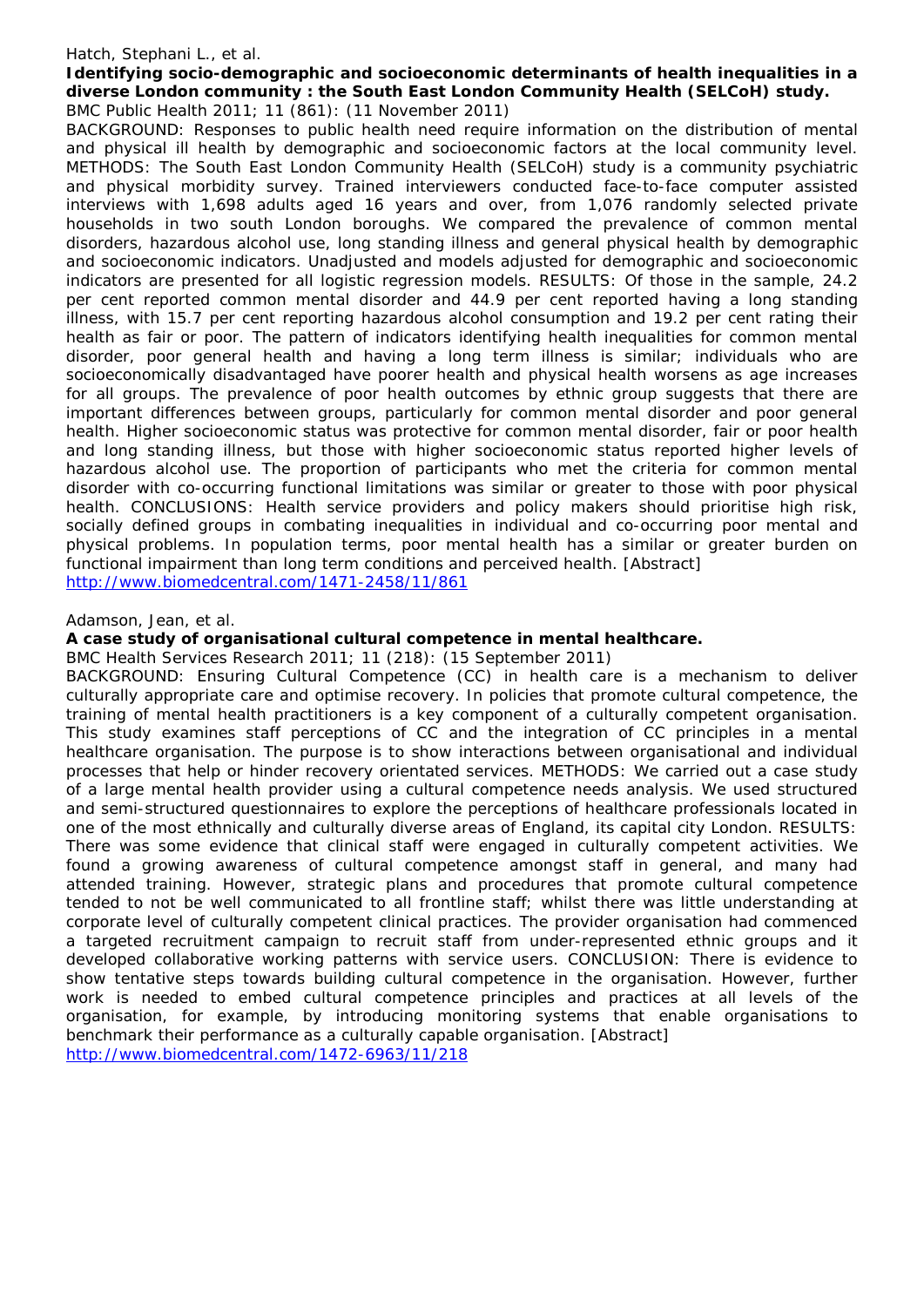## Sisley, Emma J. and Hutton, J. M.

# **An interpretative phenomenological analysis of African Caribbean women's experiences and management of emotional distress.**

*Health and Social Care in the Community 2011; 19 (4): 392-402 (July 2011)*

African Caribbean women are under-represented within mental health services in the United Kingdom, despite sociocontextual vulnerabilities which may increase emotional distress. This qualitative study aimed to explore individual explanatory models of experiences of distress, coping and help-seeking choices, with a view to improving cultural relevance of services. Participants were recruited following their self-referral to self-help community wellbeing workshops. Interpretative phenomenological analysis was carried out following semi-structured interviews with seven African Caribbean women in central London, who reported previously experiencing emotional distress. The study was conducted during 2009. Five super-ordinate themes emerged from the data: explanations of distress, experiences of distress, managing distress, social and cultural influences and seeking help. Each super-ordinate theme consisted of several subthemes which described participants' experiences. Gender roles and a cultural legacy of being strong and hiding distress emerged as influential in participants' beliefs about managing personal difficulties. However, this was balanced with an acknowledgement that intergenerational differences highlighted an increasing acceptance amongst the community of talking about issues and seeking professional support. The findings offered support for the notion that understandings and responses to personal distress are subject to broad-ranging and interwoven influences. This complexity may be conceptualised as an 'exploratory map' where individuals make links between their current and newly encountered knowledge and experience to guide their personal route to coping and help-seeking. The study provides support for tailoring services to individual needs using a flexible approach which empowers individuals from black and minority ethnic groups by valuing explanatory models of distress alternative to the westernised medical model. Furthermore, findings emphasise the importance of readily available and accessible information about statutory and non-statutory community resources which use language relevant to the communities they are aimed at engaging. [Abstract]

#### Bookie, Matthew and Webber, Matthew

**Ethnicity and access to an inner city home treatment service : a case-control study.**

*Health and Social Care in the Community 2011; 19 280-288 (3): (May 2011)*

There is strong evidence suggesting ethnic variations in mental health service use and disproportionate numbers of people of black ethnic origin being admitted to hospital. The objective of this study was to establish whether people of black ethnic origin had equal access to home treatment in a mental health crisis. Using a case–control design, we selected a random sample of 240 inpatient episodes and compared them with a sample of 77 home treatment episodes over a 12 month period (1 April 2008–31 March 2009). We found no difference in the proportion of people of black ethnic origin being home treated in comparison to receiving an inpatient admission, although they experienced longer hospital admissions than people of other ethnic origin. Diagnosis, housing status and source of referral were found to be significant in influencing the choice of intervention in our multivariate analysis. People of black ethnic origin were found to use home treatment to the same extent as other ethnic groups in a mental health crisis, but further research is required for the early discharge function of home treatment teams to evaluate whether this aspect of care is experienced differently by different ethnic groups. [Abstract]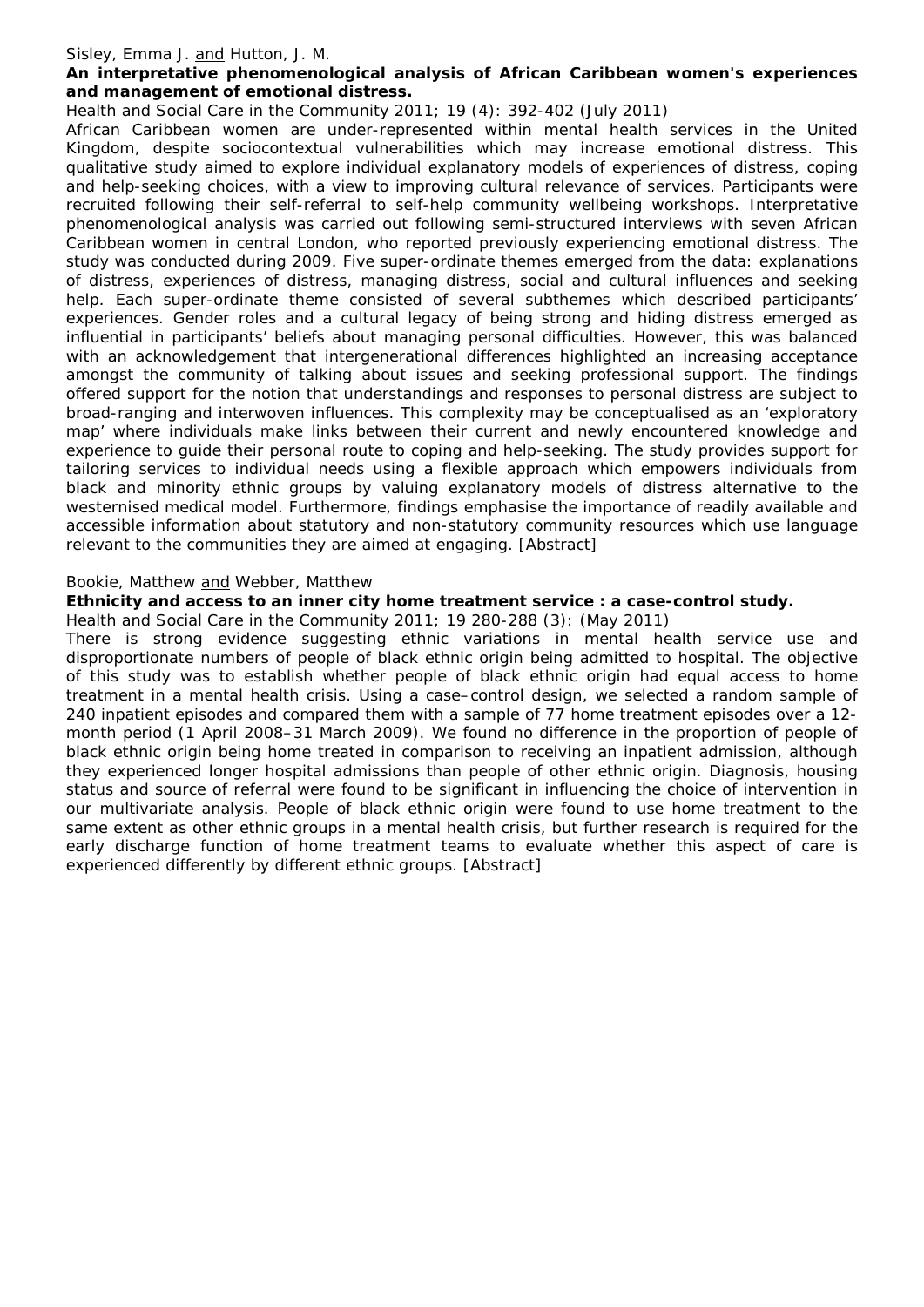# Edge, Dawn

# **'It's leaflet, leaflet, leaflet then, 'see you later' :black Caribbean women's perceptions of perinatal mental health care.**

*British Journal of General Practice 2011; 61 (585): 256-262 (April 2011)*

BACKGROUND: Despite high levels of psychosocial risks, black women of Caribbean origin rarely consult health professionals regarding symptoms of perinatal depression. Reasons for this are unclear as there has been little perinatal mental health research among this ethnic group. AIM: To examine stakeholder perspectives on what might account for low levels of consultation for perinatal depression among a group of women who are, theoretically, vulnerable. DESIGN OF STUDY: A qualitative study using focus group interviews. SETTING: Community settings in the northwest of England. METHOD: A purposive sample of black Caribbean women  $(n = 42)$  was split into focus groups and interviewed. This sample was drawn from a larger study. Interviews were digitally recorded and transcribed verbatim. Framework analysis was used to generate themes. RESULTS: Perceptions of practitioners' lack of compassion in delivering physical care and women's inability to develop confiding relationships with professionals during pregnancy and childbirth were significant barriers to consulting for depressive symptoms in particular, and health needs more generally. Advocating a `stepped-care' approach, black Caribbean women suggested that new care pathways are required to address the full spectrum of perinatal mental health need. Apparently eschewing mono-ethnic, `culturally sensitive' models, women suggested there was much to be gained from receiving care and support in mixed ethnic groups. CONCLUSION: Black Caribbean women's suggestions for more collaborative, community-based models of care are in line with policy, practice, and the views of members of other ethnic groups. Adopting such approaches might provide more sustainable mechanisms for improving access and engagement both among so-called hard-to-reach groups and more generally, thereby potentially improving maternal and child outcomes. [Abstract]

# Robinson, Mark, et al.

# **Ethnicity, gender and mental health**

# *Diversity in Health and Care 2011; 8 (2): 81-92 (2011)*

This paper reports on primary research that focused on men from specific black and minority ethnic (BME) groups. The project aimed to provide a better understanding of the men's beliefs about mental health and their experiences of mental health services. The paper presents key findings and issues in interpreting the experiences of BME groups. It considers the complexities of men's gendered identities and the interplay of these with 'race', ethnicity and cultural influences. Twelve focus groups, each consisting of men from specific BME groups, were convened in various locations in London and the West Midlands. The ethnic groups were as follows: two AfricanCaribbean groups, two African groups, two Indian groups, two Pakistani groups, two Bangladeshi groups and two Chinese groups. The findings include BME men's narratives of well-being, which highlight the importance of relational and normative aspects and the influences of gender and ethnicity on aspirations, identity and values. Factors contributing to mental illness relate to gendered and racialised social expectations, economic factors, generational and gender issues, and experiences of services. The paper concludes that a complex mix of gendered and racialised experiences, including social stigma, the coercive power of institutions, and men's own perceptions of services, and vice versa, can contribute to cycles of disengagement and isolation for marginalised BME men with mental health problems. Specific recommendations are made for breaking out of the cycle. For research, it is suggested, the priority should now turn to identifying and assessing initiatives that address the issues, and in particular, identifying models of support towards recovery. [Abstract]

# Dunning, Jeremy

# **Keeping the faith.**

*Community Care 2011; (1855): 26-27 (3 March 2011)*

Mental health among Muslims is deteriorating as the community increasingly feels under siege. But, as Jeremy Dunning reports, services need to understand the importance of faith when treating the patient. [Introduction]

[http://www.communitycare.co.uk/articles/02/03/2011/116342/using-faith-to-help-muslims-face](http://www.communitycare.co.uk/articles/02/03/2011/116342/using-faith-to-help-muslims-face-mental-health-problems.htm)[mental-health-problems.htm](http://www.communitycare.co.uk/articles/02/03/2011/116342/using-faith-to-help-muslims-face-mental-health-problems.htm)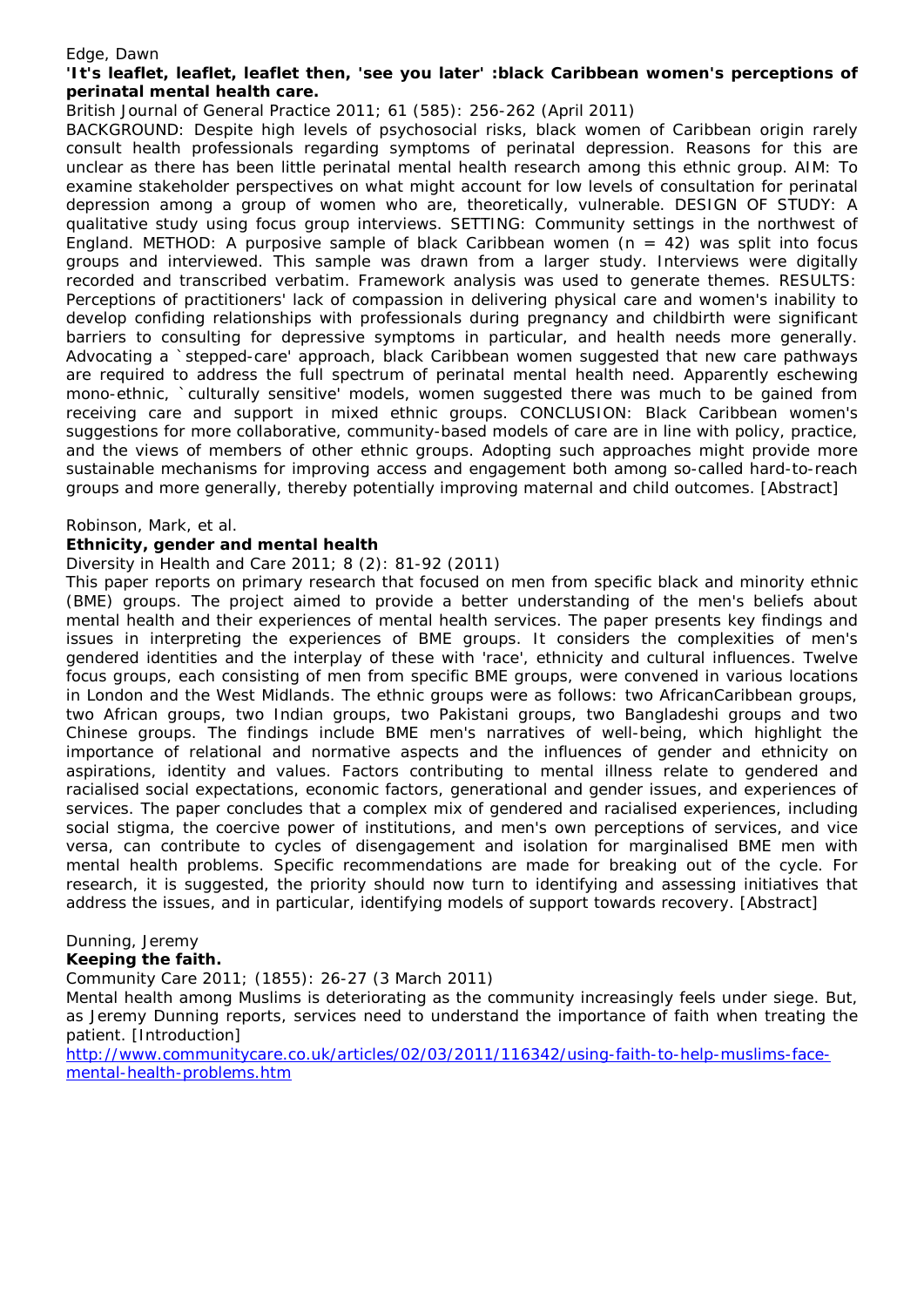#### Seebohm, Patience

# **Community development approaches to working with groups of people with mental health problems to promote race equality in mental health.**

*Diversity in Health and Care 2010; 7 (4): 249-260* 

Community development is a process whereby people come together to address shared concerns. Community development workers (CDWs) support these processes, promoting justice and equality. In the UK, CDWs have had a long history of adapting to different contexts, but when in 2005 they were introduced within mental health services to promote race equality, expectations were said to be too high. This study explores the role of CDWs by focusing on how they worked with peer-led groups of people with mental health problems to increase race equality in terms of well-being and mental healthcare. Employing a two-step process, the study began with a survey to find out which CDWs worked with people with mental health problems, what this involved and how they felt about working with peer-led groups. A diverse sample of those who prioritised work with peer-led groups of people with common or severe mental health problems was selected for semi-structured interviews to explore their purpose, activities and perspectives, using thematic analysis. A total of 46 CDWs responded to the survey, representing approximately eleven per cent of the workforce. Most of them worked with people with mental health problems to promote inclusion, well-being and engagement, and four of them sought to help groups to pursue their own goals. Nine CDWs were selected for interviewing and, despite the small sample, three distinct approaches to their work were identified. The first approach supported service user-led groups to address the power imbalance in services, the second approach supported community-led groups to promote social inclusion, and the third approach focused on policy implementation and outputs. Differences were associated with CDWs' previous experiences of mental health and workplace context. Conclusions can only be tentative due to the small sample size, but the findings suggest that CDWs can promote race equality in mental health services, using diverse approaches to community development. However, few of them appear to help service user-led groups to pursue radical change. [Abstract]

#### Cooper, Jayne, et al.

#### **Ethnic differences in self-harm, rates, characteristics and service provision : three-city cohort study.**

#### *British Journal of Psychiatry 2010; 197 (3): 212-218 (September 2010)*

BACKGROUND: Studies of self-harm in Black and minority ethnic (BME) groups have been restricted to single geographical areas, with few studies of Black people. AIMS: To calculate age- and genderspecific rates of self-harm by ethnic group in three cities and compare characteristics and outcomes. METHOD: A population-based self-harm cohort presenting to five emergency departments in three English cities during 2001 to 2006. RESULTS: A total of 20,574 individuals (16–64 years) presented with self-harm; ethnicity data were available for 75 per cent. Rates of self-harm were highest in young Black females (16–34 years) in all three cities. Risk of self-harm in young South Asian people varied between cities. Black and minority ethnic groups were less likely to receive a psychiatric assessment and to re-present with self-harm. CONCLUSIONS: Despite the increased risk of selfharm in young Black females fewer receive psychiatric care. Our findings have implications for assessment and appropriate management for some BME groups following self-harm. [ABSTRACT]

#### Cormac, Irene, et al.

#### **Facilities for carers of in-patients in forensic psychiatric services in England and Wales.** *Psychiatrist 2010; 34 (9): 381-384 (September 2010)*

AIMS AND METHOD: A postal survey of forensic psychiatric facilities in England and Wales was undertaken to obtain information about the services provided for carers of in-patients within these services. RESULTS: Forensic psychiatric services vary in the support and facilities provided for carers. Many do not comply with current legislation for carers. Most units informed carers of their rights to have an assessment, but only a minority provided facilities for carers from black and minority ethnic backgrounds. CLINICAL IMPLICATIONS: Forensic psychiatric services should meet standards for the involvement and support of carers in mental health settings, and comply with legislation for carers. [Abstract]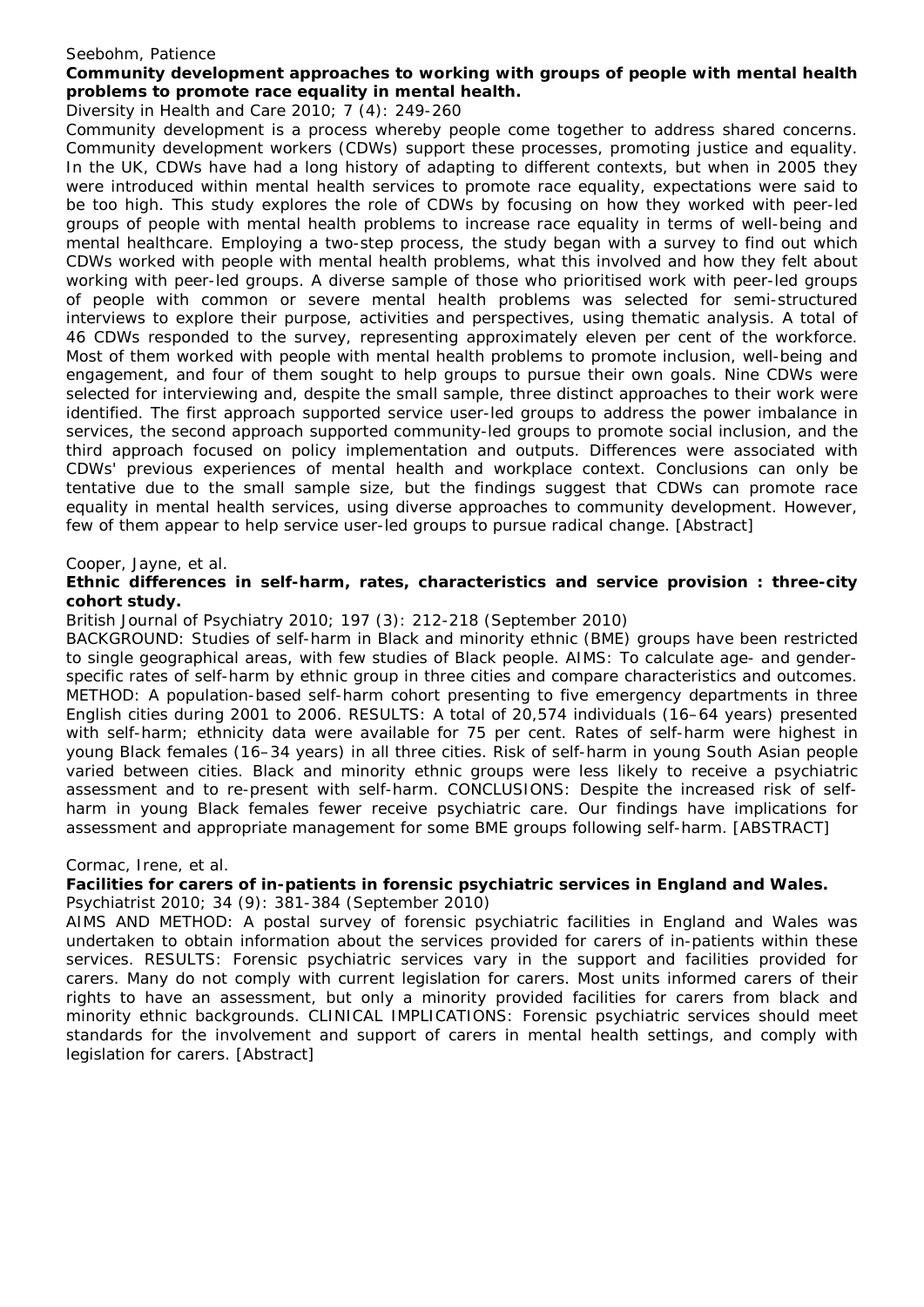#### Pinto, Rebecca, et al.

# **Differences in the primary care management of patients with psychosis from two ethnic groups :**

# *Family Practice : an international journal 2010; 27 (4): 439-446 (August 2010)*

BACKGROUND: Ethnicity is an important dimension in many aspects of psychosis. OBJECTIVE: To investigate ethnic differences in the primary care management of patients with psychosis. METHODS: Data were obtained from Lambeth DataNet, a database of computerized general practice case records derived from practices in an inner city London borough. We undertook a cross-sectional survey of patients with psychosis. OUTCOME MEASURES: health screening, chronic disease management and prescribing data and differences between ethnic groups were expressed as odds ratios (ORs). RESULTS: One thousand six hundred and ninety-four of 165,911 (1.02 per cent) registered patients had a diagnosis of psychosis; 1,090 (64 per cent) had ethnicity recorded; 501 were White and 403 were Black or Black British. There were no significant ethnic differences for blood pressure, cholesterol or HbA1c monitoring or control; cervical or mammography screening; treatment with hypotensives, statins, antidepressants, lithium, antipsychotics or atypical antipsychotics. Depot injectable antipsychotics were more likely to be prescribed to Black patients than other delivery modes: OR 2.10 (95 per cent CI: 1.20–3.67). CONCLUSIONS: Measurable aspects of physical health care of patients with psychosis were similar, regardless of ethnicity. Increased use of the depot antipsychotic medication in black patients needs further exploration. [Abstract]

# Evans, Rob, et al.

# **Supervised community treatment in Birmingham and Solihull : first six months.**

*Psychiatrist 2010; 34 (8): 330-333 (August 2010)*

AIMS AND METHOD: To describe the first six months of the newly introduced community treatment orders (CTOs) in Birmingham and Solihull mental health services; to establish a clearer picture of patterns of use and some early outcomes. Computerised note systems were used to collect a range of sociodemographic and clinical data using a specially designed data collection tool. RESULTS: We observed higher than expected numbers of CTOs compared with previous use of Section 25 supervised discharge. Our results were consistent with international studies in showing that CTOs are typically used in males aged around 40 with a primary diagnosis of psychotic illness. Compared with the census population, Black and minority ethnic groups were overrepresented in our sample. There were high recorded rates of comorbid alcohol or substance misuse and violence. The majority of patients on CTOs were being followed up by community mental health teams or assertive outreach teams. CLINICAL IMPLICATIONS: It is difficult to draw firm conclusions at this early stage of implementation. However, there are likely to be resource implications in view of the high numbers of CTOs applied compared with Section 25 discharge. Service providers, clinicians and commissioners need to ensure CTOs are backed up by high-quality care. Further research is required into the impact of CTOs on a range of outcomes and to understand differential rates of CTO across different ethnic groups. [Abstract]

# Shah, Ajit

# **Access to services for older BME patients.**

*British Journal of Healthcare Management 2010; 16 (6): 274-282 (June 2010)*

This article examines avenues of improving the inequity in access to services experienced by older people with mental illness from black and minority ethnic (BME) communities by examining demography, epidemiology, and potential explanations for inequity in service access. A series of strategies to improve access to mental health services for BME older people are provided in the final section of the article. [Abstract]

Dunning, Jeremy, et al.

# **Out for the count?**

# *Community Care 2010; (1807): 26-27 (25 February 2010)*

The latest Count Me In survey shows that efforts to reduce the number of people from ethnic minorities in the mental health system are falling. Jeremy Dunning reviews the findings while Patrick Vernon and Steve Shrubb debate the way forward. [Abstract]

[http://www.communitycare.co.uk/articles/19/02/2010/113852/count-me-in-racial-inequalities-in](http://www.communitycare.co.uk/articles/19/02/2010/113852/count-me-in-racial-inequalities-in-mental-health-services.htm)[mental-health-services.htm](http://www.communitycare.co.uk/articles/19/02/2010/113852/count-me-in-racial-inequalities-in-mental-health-services.htm)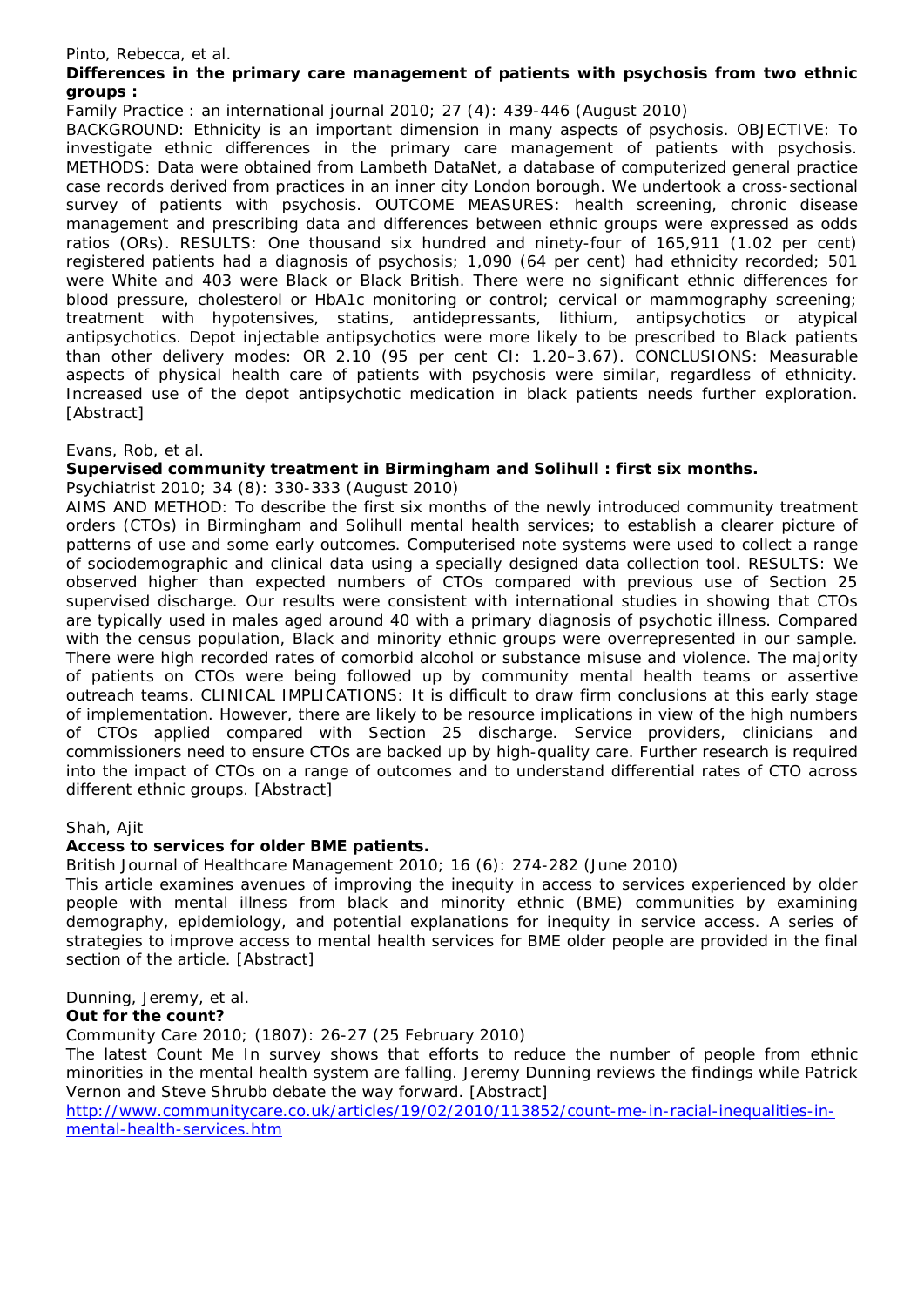# Connolly, Ann

# **Race and prescribing. [Editorial]**

*Psychiatrist 2010; 34 (5): 169-171 (May 2010)*

Treatment of mental illness in black and minority ethnic groups differs from that in the white majority. Large differences in admission, detention and seclusion rates have been recorded. These disparities extend into the physical healthcare setting, particularly in the USA but also within the UK National Health Service. There are many influences on prescribing of psychotropic medication, not least the metabolising capacity of the individual. Ethnic differences do occur, particularly for East Asian peoples. However, these differences are broadly similar across ethnic groups, particularly for the cytochrome P450 enzymes responsible for metabolising psychotropic medicines. Psychotropic medication prescribing also differs by ethnicity. Specifically, antipsychotic dose, type and route of administration may differ. However, most data originate in the USA and UK studies have not replicated these findings, even after controlling for multiple confounding factors. Similarly, antidepressant prescribing and access to treatment may differ by ethnicity. These differences may have complex causes that are not well understood. Overall, prescribing of antipsychotics appears to be broadly equitable in black and minority ethnic groups. [Summary]

# Edge, Dawn

# **Ethnicity and mental health encounters in primary care : help-seeking and help-giving for perinatal depression among Black Caribbean women in the UK.**

*Ethnicity & Health 2010; 15 (15): 93-111 (February 2010)*

BACKGROUND: Perinatal depression among Black Caribbean women in the UK remains an intriguingly under-researched topic. Despite high levels of known psychosocial risks, Black Caribbeans remain relatively invisible among those seeking/receiving help for depression during and after pregnancy. METHODS: In-depth interviews were undertaken with a purposive sample of twelve Black Caribbean women selected from a larger sample (n=101) to examine prevalence and psychosocial risks for perinatal depression among this ethnic group. The study also sought to explore women's models of help-seeking. During analysis, the context in which help-seeking/giving is mediated emerged as a key issue. We explore the nature of these encounters thereby opening up the possibility of finding common ground between service users and providers for enabling women to receive the care and support they need. FINDINGS: Whether or not women configure depressive feelings as 'symptoms' requiring external validation and intervention is a reflection both of the social embeddedness of those individuals and of how 'help-givers' perceive them and their particular needs. We suggest that the ways in which help-seeking/giving are commonly conceptualised might offer at least a partial explanation for apparently low levels of diagnosed perinatal depression among Black Caribbean women. CONCLUSIONS: Popular approaches to health seeking behaviours within health promotion and practice focus on individuals as the fulcrum for change, tending to overlook their embeddedness within 'reflexive communities'. This might serve to reinforce the invisibility of Black Caribbean women both in mainstream mental health services and associated research. Alternative approaches may be required to achieve government targets to reduce inequalities in access, care, and treatment and to deliver more responsive and culturally-appropriate mental health services. 2 figs. 82 refs. [Abstract]

# Amos, Tim

# **Ethnicity and coercion among involuntarily detained psychiatric in-patients.**

*British Journal of Psychiatry 2010; 196 (1): 75-76 (January 2010)*

We assessed whether adult black and minority ethnic (BME) patients detained for involuntary psychiatric treatment experienced more coercion than similar white patients. We found no evidence of this from patient interviews or from hospital records. The area (mental health trust) where people were treated was strongly associated with both the experience of coercion and the recording of a coercive measure in their records. Regarding charges of institutional racism in psychiatry, this study highlights the importance of investigating the role of area characteristics when assessing the relationship between ethnicity and patient management. 1 table 11 refs. [Abstract]

#### Shepherd, Stuart

# **Think positive about therapies.**

# *Health Service Journal 2009; 119 (6178): 20-21 (15 October 2009)*

A programme to improve access to psychological care is reaching into BME communities, reports Stuart Shepherd. The Improving Access to Psychological Therapies Positive Practice Guide makes it clear that anybody accessing mental health services faces potential barriers. Ethnicity, culture, faith or language may all place additional barriers in the way of people from black and minority ethnic communities. 1 table [Introduction]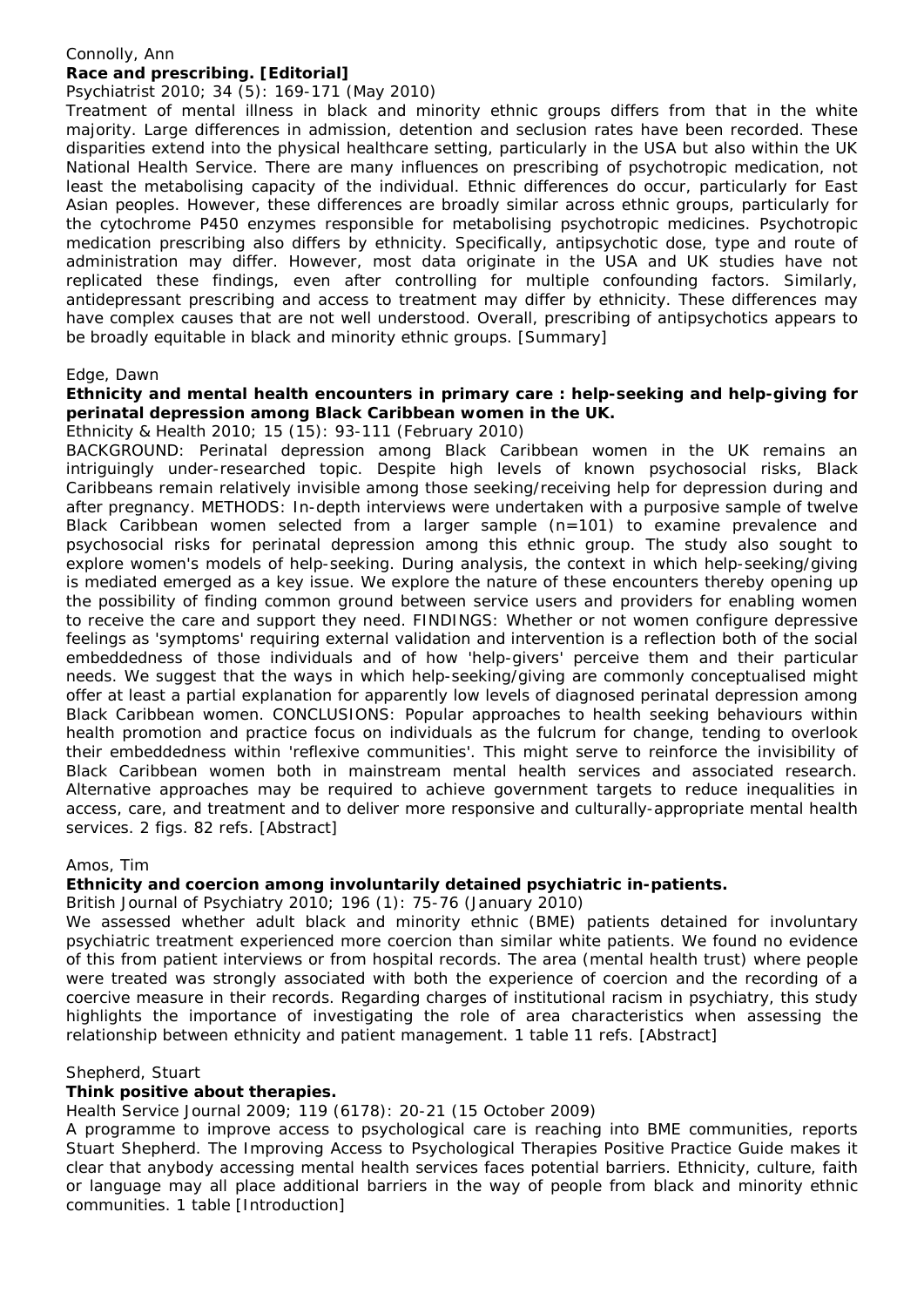# Patel, Kajal and Shaw, Ian

# **Mental health and the Gujarati community : accounting for the low incidence rates of mental illness.**

# *Mental Health Review 2009; 14 (4): 12-24 (December 2009)*

This paper explores issues surrounding the under-representation of people from the Gujarati community in mental health statistics and services in the UK and asks why people from the Gujarati communities are less likely to seek assistance for mental health problems. It is well known that members of the African-Caribbean community are over-represented in mental health statistics, and this is attributed to factors such as racial discrimination, social adversity and stress of migration. However, members of the Gujarati community have also been exposed to these hardships, but are not similarly represented in the mental health statistics. The paper explores a selection of the key literature. Two questions are considered: first, whether this group genuinely has very good mental health (and if so why); and second, whether there are any factors that hold members of this community back from seeking help. [Abstract]

# Davis, Carol

# **Therapeutic tales.**

# *Nursing Standard 2009; 24 (5): 21-22 (7 October 2009)*

Mary Seacole House provides a haven for black and minority ethnic mental health service users. Their stories of discrimination have been compiled into a book that seeks to help shape better services for the future. [Introduction]

# Nilforooshan, Ramin, et al.

# **Ethnicity and outcome of appeal after detention under the Mental Health Act 1983.**

#### *Psychiatric Bulletin 2009; 33 (8): 288-290 (August 2009)*

AIMS AND METHOD: There is insufficient research into the relationship between ethnicity and appeals against detention under mental health legislation. We sought to identify rates and success of appeals in different ethnic groups through a retrospective analysis of all detentions under the Mental Health Act 1983 over one year. RESULTS: We found high rates of appeals overall, with substantial differences between ethnic groups (36 (39 per cent) White British compared with 71 (63 per cent) Black Caribbean (P = 0.0001) and 21 (68 per cent) White Irish (P = 0.01) individuals (Yates corrected chi-squared)). Success rates on appeal were very low in all groups. CLINICAL IMPLICATIONS: There are significant ethnic differences in appeals against detention under the Mental Health Act. 1 table 18 refs. [Abstract]

# Rellon, Lakhvir

# **Rules of engagement : reaching out to communities.**

#### *Nursing Management 2009; 16 (3): 18-21 (June 2009)*

With the right form of engagement, so-called hard-to-reach communities can play vital roles in shaping and improving services. This article describes some of the innovative ways in which Birmingham and Solihull Mental Health NHS Foundation Trust engages with local communities and offers some advice to senior nurses and managers who want to make contact with people in their localities. [Summary]

# Tribe, Rachel, et al.

# **Working towards promoting positive mental health and well-being for older people from BME communities.**

#### *Working with Older People 2009; 13 (1): 35-40 (March 2009)*

This article identifies some of the key issues that need to be considered when trying to promote positive mental health and well-being for older people from black and minority ethnic (BME) communities. The authors say that while developing a cultural understanding is important for providing good care for BME elders, it is also important to recognise that a number of structural or organisational issues that go beyond language or culture can affect health and access to health. The article also promotes the significant role of voluntary sector organisations in developing culturally appropriate mental health promotion services for BME elders. 12 refs. [Introduction]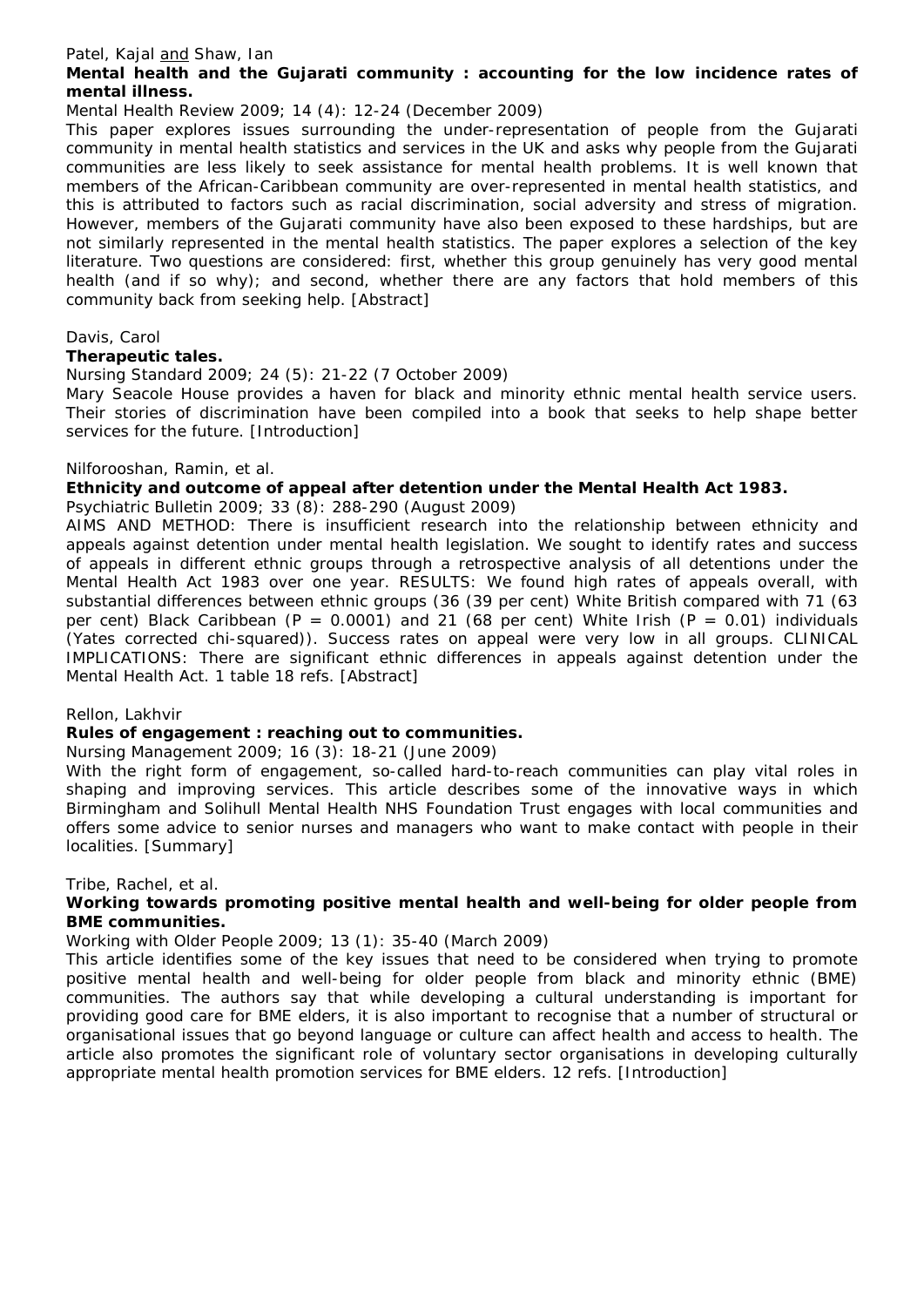# Oommen, Geetha, et al.

# **Ageing, ethnicity and psychiatric services.**

# *Psychiatric Bulletin 2009; 33 (1): 30-34 (January 2009)*

In 2001, the Royal College of Psychiatrists produced Council Report (CR103) [Psychiatric services for black and minority ethnic elders] which concluded that services for black and minority ethnic elders had received little attention. The report also called for an urgent need to establish a reliable and informative database of good practice and increased research. It is currently under review by the College. This article attempts to set out some of the issues that remain as well as newly identified ones. In particular, the article hopes to heighten awareness and raise debate about these issues and to link these with the College's Race Equality Action Plan. 26 refs. [Summary]

# Priebe, Stefan, et al.

# **Patients' views and readmissions one year after involuntary hospitalisation.**

*British Journal of Psychiatry 2009; 194 (1): 49-54 (January 2009)* 

BACKGROUND: Little is known about the long term outcome of involuntary admissions to psychiatric hospitals. AIMS: To assess involuntary readmissions and patients' retrospective views of the justification of the admission as one year outcomes and to identify factors associated with these outcomes. METHOD: Socio-demographic data and readmissions were collected for 1,570 involuntarily admitted patients. Within the first week after admission 50 per cent were interviewed, and of these 51 per cent were re-interviewed after one year. RESULTS: At one year, 15 per cent of patients had been readmitted involuntarily, and 40 per cent considered their original admission justified. Lower initial treatment satisfaction, being on benefits, living with others and being of African and/or Caribbean origin were associated with higher involuntary readmission rates. Higher initial treatment satisfaction, poorer initial global functioning and living alone were linked with more positive retrospective views of the admission. CONCLUSIONS: Patients' views of treatment within the first week are a relevant indicator for the long-term prognosis of involuntarily admitted patients. 1 fig. 3 tables 34 refs. [Abstract]

# Social Care Institute for Excellence

# **Ethnic minority parents with mental health problems.**

*Community Care 2008; (1738): 24-25 (11 September 2008)*

Research findings suggest that in the UK about four per cent of all parents with dependant children have mental health problems, with lone parents being particularly vulnerable and women being more vulnerable than men. It is unclear how many of these are from ethnic minority communities as there is little reliable data about the number of ethnic minority parents treated by mental health services. [Introduction]

[http://www.communitycare.co.uk/articles/10/09/2008/109338/parents-from-ethnic-minorities-with](http://www.communitycare.co.uk/articles/10/09/2008/109338/parents-from-ethnic-minorities-with-mental-health-problems-and-their.htm)[mental-health-problems-and-their.htm](http://www.communitycare.co.uk/articles/10/09/2008/109338/parents-from-ethnic-minorities-with-mental-health-problems-and-their.htm)

# McIntosh, Kaye

#### **Under the radar.**

#### *Health Service Journal 2008; 118 (6118): 20-21 (7 August 2008)*

From 2005 to 2012 the older BME population is likely to rise 170 per cent. The health service is failing to pick up on the needs of older BME people with mental health problems. The NHS should use the experience of voluntary groups and older people in shaping services. [Summary]

#### Valios, Natalie

# **Sheffield's very own Epic.**

*Community Care 2008; (1721): 36, 38 (8 May 2008)*

Sheffield is pioneering the enhanced pathways approach to mental health services that links the mainstream to key parts of ethnic minority communities. Natalie Valios reports. [Introduction] [http://www.communitycare.co.uk/articles/07/05/2008/108130/sheffield39s-pakistani-community](http://www.communitycare.co.uk/articles/07/05/2008/108130/sheffield39s-pakistani-community-helped-with-mental-illnes-by-enhanced-pathways-in-care.htm)[helped-with-mental-illnes-by-enhanced-pathways-in-care.htm](http://www.communitycare.co.uk/articles/07/05/2008/108130/sheffield39s-pakistani-community-helped-with-mental-illnes-by-enhanced-pathways-in-care.htm)

# **How we can keep everyone in mind.**

*Health Service Journal 2008; 118 (7002): 26-27 (1 May 2008)*

Partnerships with imams are breaking down barriers between mental health workers and Sheffield's Pakistani community. [Introduction]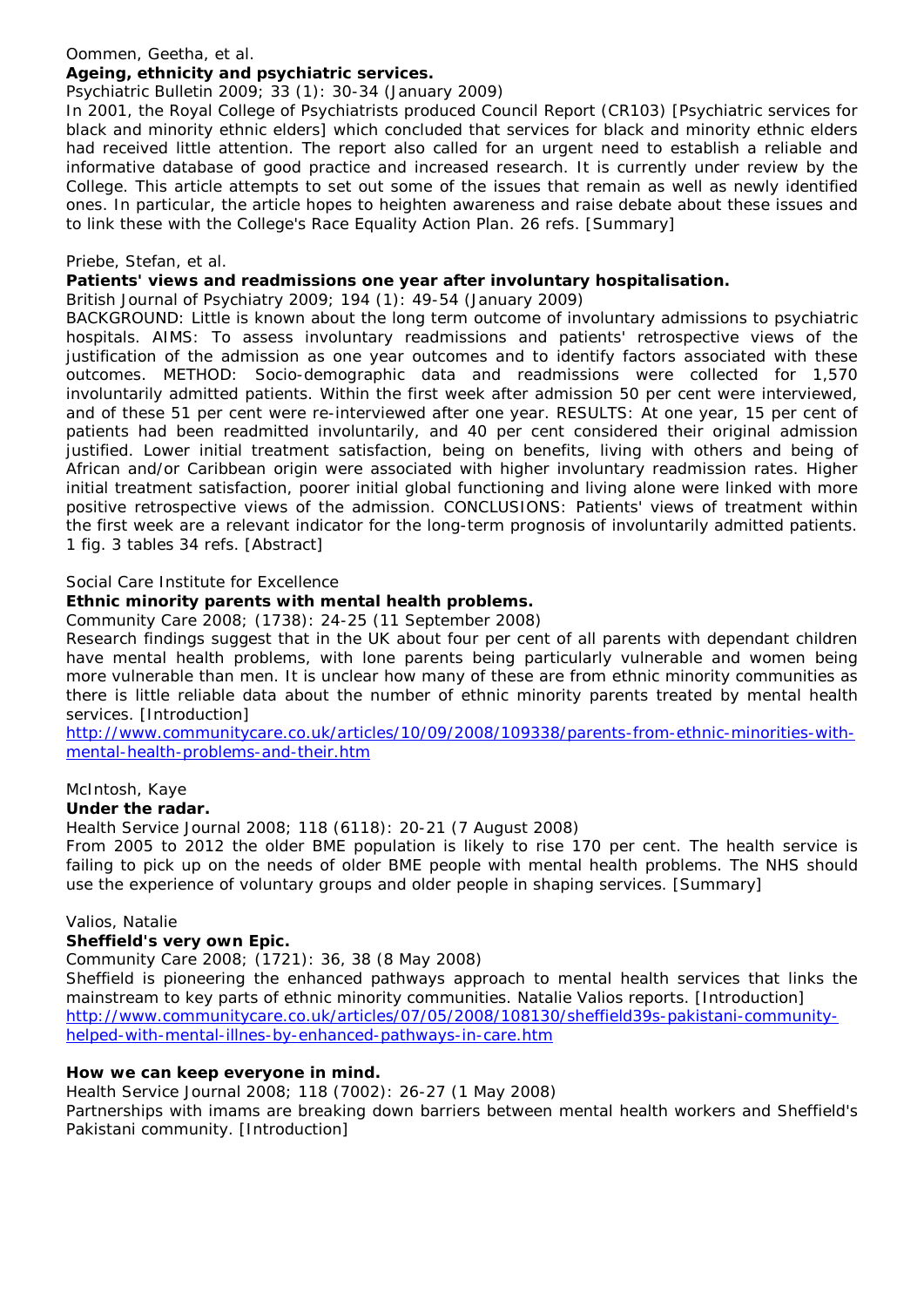# Kirkbride, J. B., et al.

# **Psychoses, ethnicity and socio-economic status.**

*British Journal of Psychiatry 2008; 193 (1): 18-24 (July 2008)*

BACKGROUND: Consistent observation of raised rates of psychoses among black and minority ethnic [BME] groups may possibly be explained by their lower socio-economic status. AIMS: To test whether risk for psychoses remained elevated in BME populations compared with the white British, after adjustment for age, gender and current socio-economic status. METHOD: Population-based study of first-episode DSM-IV psychotic disorders, in individuals aged 18 to 64 years, in east London over two years. RESULTS: All BME groups had elevated rates of a psychotic disorder after adjustment for age, gender and socio-economic status. For schizophrenia, risk was elevated for people of black Caribbean (incidence rate ratios [IRR]=3.1, 95 per cent CI 2.1-4.5) and black African (IRR=2.6, 95 per cent CI 1.8-3.8) origin, and for Pakistani (IRR=3.1, 95 per cent CI 1.2-8.1) and Bangladeshi (IRR=2.3, 95 per cent CI 1.1-4.7) women. Mixed white and black Caribbean (IRR=7.7, 95 per cent CI 3.2-18.8) and white other (IRR=2.1, 95 per cent CI 1.2-3.8) groups had elevated rates of affective psychoses (and other non-affective psychoses). CONCLUSIONS: Elevated rates of psychoses in BME groups could not be explained by socio-economic status, even though current socio-economic status may have overestimated the effect of this confounder given potential misclassification as a result of downward social drift in the prodromal phase of psychosis. Our findings extended to all BME groups and psychotic disorders, though heterogeneity remains. 4 tables 42 refs. [Abstract]

# Bhui, Kamaldeep, et al.

# **Ethnicity and religious coping with mental distress.**

*Journal of Mental Health 2008; 17 (2): 141-151 (April 2008)*

BACKGROUND: There is a growing evidence base for how people use religious and spiritual coping, and how coping patterns differ between ethnic groups. AIMS: To describe what constitutes religious coping and compare patterns of religious coping across ethnic groups. METHODS: In-depth interviews were completed by 116 people recruited from six ethnic groups. Subjects described how they cope with mental distress; their accounts were recorded, transcribed and subjected to the 'framework' approach to qualitative data analysis. RESULTS: Formalized religion was not always necessary for individuals to make use of religious coping. Religious coping was most commonly practiced by Bangladeshi Muslims and African Caribbean Christians. Coping included prayer, listening to religious radio, using amulets, talking to God, having a relationship with God and having trust in God. Cultural or spiritual coping practices were indistinguishable from religious coping among Muslims. There was a greater degree of choice and personal responsibility for change among Christians who showed a less deferential and more conversational quality to their relationship with God. Religious and spiritual coping practices were frequently used, and led to a change in emotional states. CONCLUSIONS: People use religious coping, and this has implications for promoting resilience and recovery. 1 table 36 refs. [Abstract]

#### NHS Confederation. Mental Health Network

# **Delivering race equality in mental health care.**

*NHS Confederation Briefing 2008; (158): (March 2008)*

'Delivering race equality [DRE] in mental health care' sets out how services can adapt and offer appropriate, timely and culturally-capable care to an increasingly diverse population. There is evidence of high rates of severe mental illness among some black and minority ethnic [BME] communities, but also evidence of wider inequalities in communities' access to, and experience of, services. Community development workers help to build bridges between mental health services and their local communities. Over 350 are already in place and primary care trusts are making progress towards a national workforce of 500. The starting points for trusts integrating DRE principles into everyday practice are the mental health service priorities in the 2008/09 Operating Framework for the NHS; improving access to psychological therapy, early intervention and crisis resolution. Mistrust within BME communities of statutory services is one barrier to equal access. Trusts can do more to involve communities and demonstrate how the care they provide meets their particular needs. [Introduction]

Social Care Institute for Excellence

**Commissioning mental health advocacy for African and Caribbean men.** 

*Community Care 2008; (1713): 34-35 (13 March 2008)* 

This article sets out good practices in commissioning mental health advocacy provision for African and Caribbean men. [KJ]

[http://www.communitycare.co.uk/articles/11/03/2008/107559/commissioning-mental-health](http://www.communitycare.co.uk/articles/11/03/2008/107559/commissioning-mental-health-advocacy-for-african-and-caribbean-men.htm)[advocacy-for-african-and-caribbean-men.htm](http://www.communitycare.co.uk/articles/11/03/2008/107559/commissioning-mental-health-advocacy-for-african-and-caribbean-men.htm)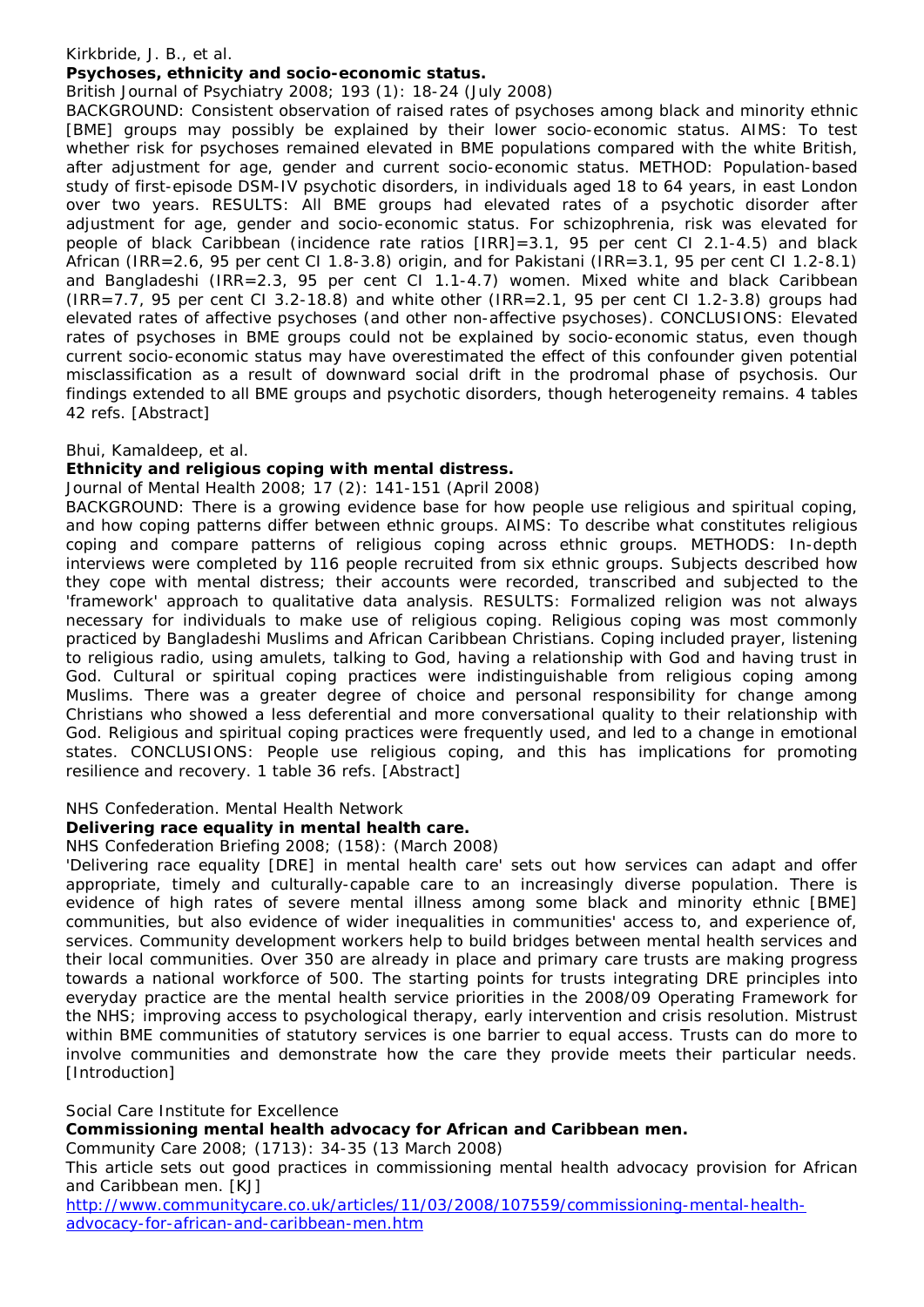#### Cooper, Claudia, et al.

# **Perceptions of disadvantage, ethnicity and psychosis.**

*British Journal of Psychiatry 2008; 192 (3): 185-190 (March 2008)* 

BACKGROUND: People from black ethnic groups (African-Caribbean and Black African) are more prone to develop psychosis in Western countries. This excess might be explained by perceptions of disadvantage. AIMS: To investigate whether the higher incidence of psychosis in black people is mediated by perceptions of disadvantage. METHOD: A population-based incidence and case-control study of first-episode psychosis (Aetiology and Ethnicity in Schizophrenia and Other Psychoses [ÆSOP]). A total of 482 participants answered questions about perceived disadvantage. RESULTS: Black ethnic groups had a higher incidence of psychosis (OR= 4.7, 95 per cent CI 3.1-7.2). After controlling for religious affiliation, social class and unemployment, the association of ethnicity with psychosis was attenuated (OR=3.0, 95 per cent CI 1.6-5.4) by perceptions of disadvantage. Participants in the black non-psychosis group often attributed their disadvantage to racism, whereas black people in the psychosis group attributed it to their own situation. CONCLUSIONS: Perceived disadvantage is partly associated with the excess of psychosis among black people living in the UK. This may have implications for primary prevention. 3 tables 33 refs. [Abstract]

#### Chandler-Oatts, Jacqueline and Nelstrop, L.

# **Listening to the voices of African-Caribbean mental health service users to develop guideline recommendations on managing violent behaviour.**

*Diversity in Health and Social Care 2008; 5 (1): 31-41*

This paper reports on the process of collecting information to develop recommendations for a national UK guideline for the short-term management of disturbed/violent behaviour in adult psychiatric inpatients and emergency departments. Part of this information was gathered using focus groups undertaken with service users. The views of African-Caribbean individuals were a particularly important part of this information gathering, as numerous reports and inquiries have demonstrated that black people are more likely than others to have negative experiences of mental health services. Twenty-four mental health service users and nine staff, all, except one staff participant, of African-Caribbean origin, took part in focus groups. Data were transcribed and content analysis was conducted independently by three researchers. Findings revealed four overarching themes: voicelessness, powerlessness, inappropriate treatment and control. These themes informed the generation of recommendations. This paper shows that focus group data ensure that service users' voices are heard and that those voices can contribute to the development of guidelines alongside other data. In doing so, service users' voices can help to improve the sensitivity and quality of guideline recommendations. 3 tables 43 refs. [Abstract]

# Hackett, Rashna

# **Improving quality of mental health care for BME clients.**

# *Nursing Times 2008; 104 (1): 35-36 (8 January 2008)*

This article shows how nursing leadership can contribute to service development to improve care for black and minority ethnic clients through the Delivering Race Equality [DRE] policy (Department of Health, 2005). It describes the Enhancing Pathways in Care [E.P.I.C.] project for clients of Pakistani origin in Sheffield who need acute mental health services. 4 refs. [Summary]